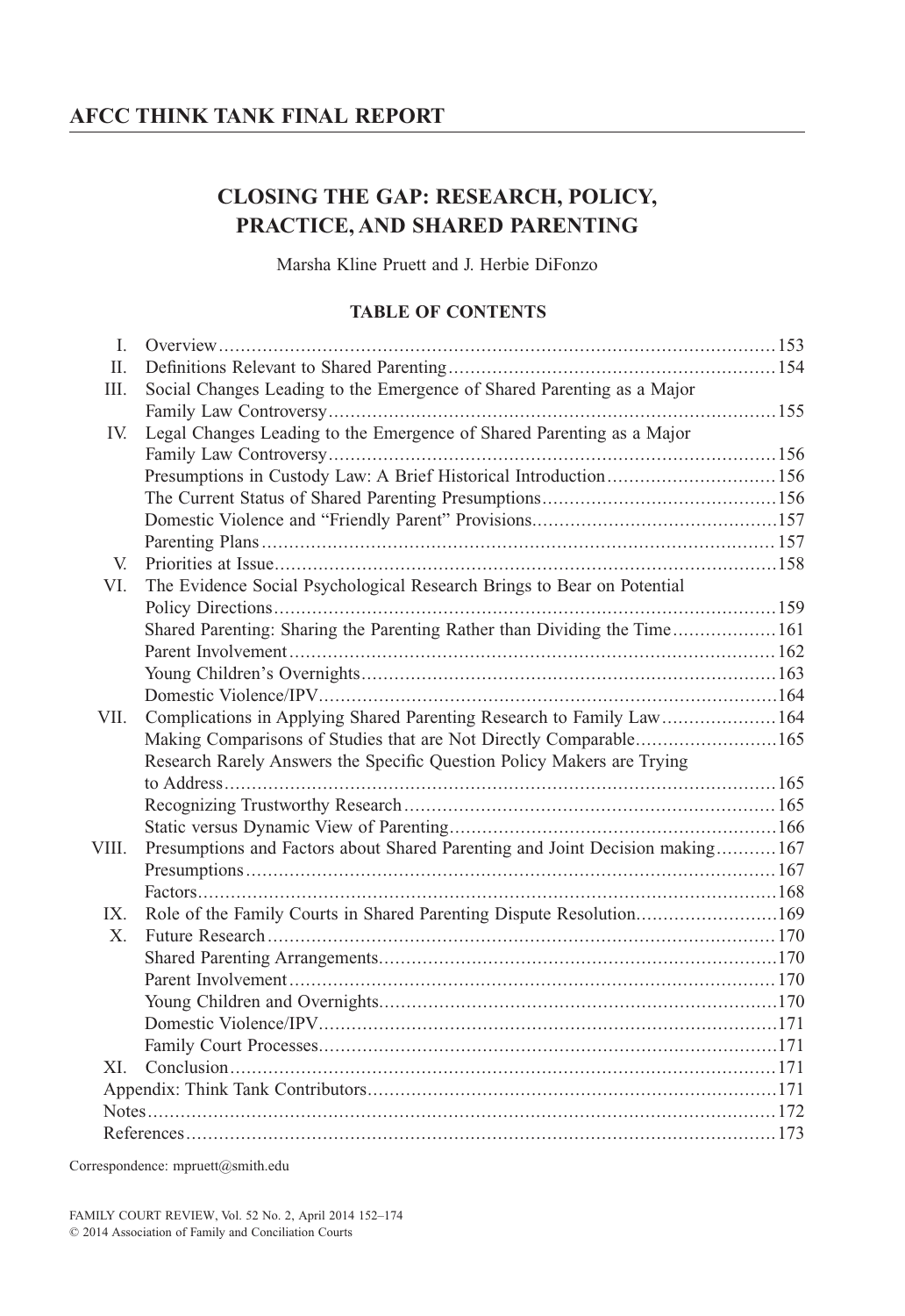#### **I. OVERVIEW**

Shared parenting after separation or divorce is one of the most hotly debated issues in family law today. Just as many parents are in conflict, professionals with different perspectives, experiences, and educational backgrounds disagree about the best direction to take in both global family policy and in particular cases. While professionals agree that children of separation and divorce fare best when they have stable, healthy, and continuing contact with both parents, reaching a consensus about shared parenting policy has been elusive. Professionals, as well as parents, seek guidance from both social science research and the legal system. This sensible quest must deal with two contrasting fluidities: the change as experienced by individual families and the far slower flow of transformation in legislatures and courts.

Shared parenting consists of two distinct conceptual and legal entities that are combined: joint decision making (joint legal custody) and shared parenting time (joint physical custody). Diverse opinions exist in the field about the appropriate policy for each of these. Many professionals favor a legal presumption of joint decision making, while some are opposed.1 An even wider diversity of opinion seems to exist regarding shared parenting time. One perspective is that parents should be encouraged to agree to a significant minimum quantum of time for each parent unless there are reasons to conclude that it would not be in their child's best interest. Others contend that shared parenting time should be the default presumption. Still others raise concerns about the wisdom of any legal presumption, particularly in cases involving infants and toddlers, high conflict, and domestic violence. Some of these professionals take a more circumspect approach, contending that, because one size never fits all, parenting time must be determined on a case-by-case basis, preferably by the parents themselves. These various perspectives have been highlighted by recent legislative activity across the globe. Shared parenting legislation has been passed in the United Kingdom, reversed in Denmark, and revisited in both Australia and Israel. In the United States, a statute lengthening the minimum amount of parenting time was recently passed by the Minnesota legislature, but vetoed by its governor, while a comprehensive parenting law was enacted in Arizona. Bills on this subject are being studied in numerous jurisdictions and the pace of legislative proposals has been increasing over the past several years.

Across the range of views about shared parenting, experts agree on the need for reliable information to better inform family courts, policy makers, practitioners, and parents. Social science research has provided much of the information relied upon by the family law field, but researchers acknowledge that the types and specificity of information desired and needed is not always available. Moreover, research that is available and on point is not always interpreted or represented accurately in legal and policy advocacy processes.

With an emphasis on the role that research plays in the process of legal controversy and decision making, as well as in policy formulation, the Association of Family and Conciliation Courts (AFCC) convened a think tank of 32 family law experts (e.g., legal experts, mental health practitioners, conflict resolution practitioners, educators, judges, court services administrators, and researchers; see the Appendix) to examine the issues surrounding shared parenting.<sup>2</sup> The think tank focused on the gaps between research, practice, and shared parenting policy and began identifying where and how to offer guidance to policy makers and practitioners.

Challenging and at times uncomfortable discussions were had over the course of the three-day think tank in January 2013. It is notable that, among the group of professionals selected intentionally for both their expertise and divergent perspectives, there were important points of agreement, evidenced by a majority view, although the conclusions and consensus statements do not reflect the unanimous view of the participants. Areas of agreement typically revolved around general propositions, the specifics of which were debated as points of tension with areas of disagreement and dissent were noted as they arose.

Regarding *shared parenting time*:

1. The most effective decision making about parenting time after separation is inescapably case specific.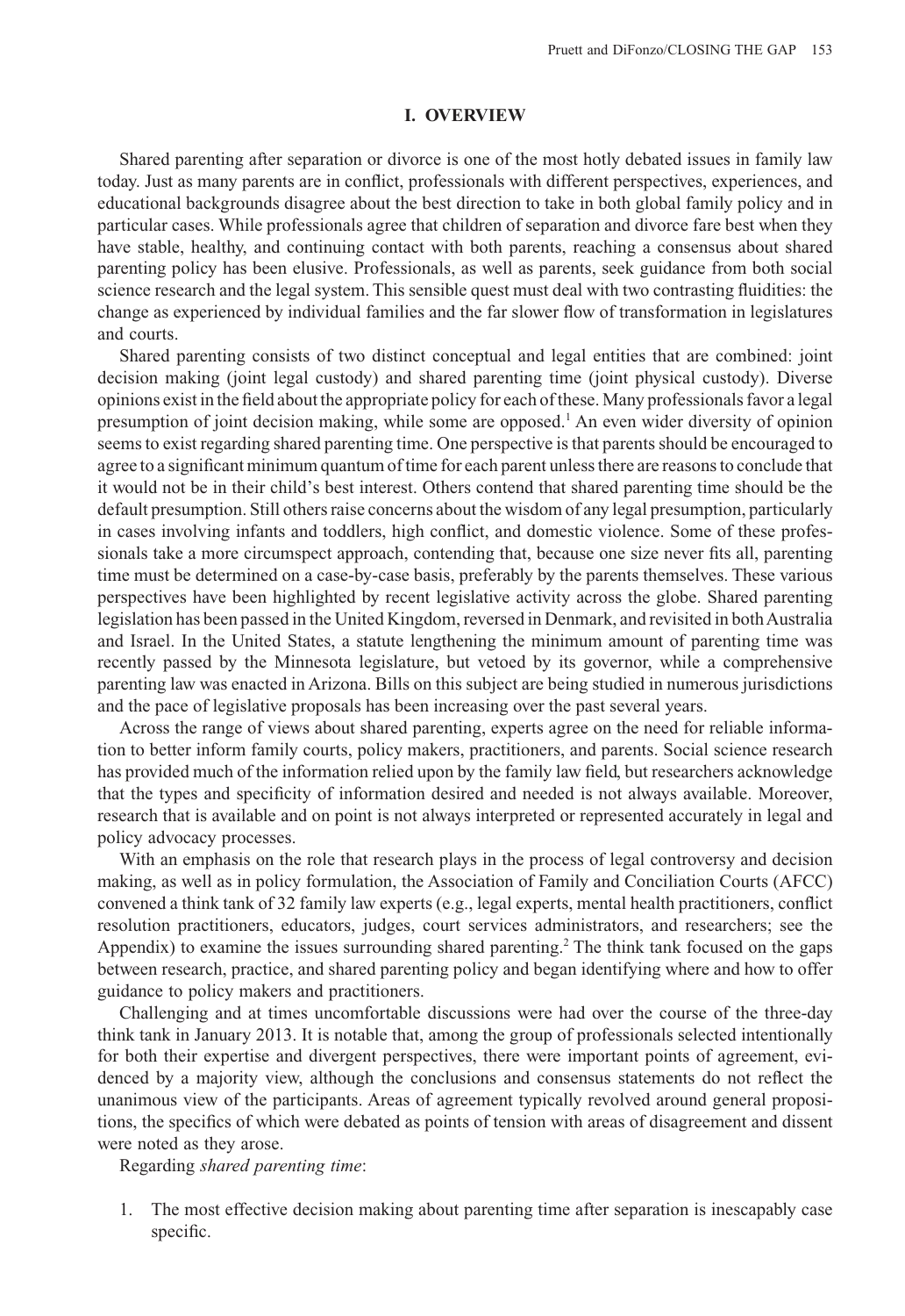2. Statutory presumptions prescribing specific allocations of shared parenting time are unsupportable because no prescription will fit all, or even the majority of, families' particular circumstances.

At variance from the majority, several think tank participants supported the notion of a statutory presumption of a minimum amount of time with each parent, but no optimal amount of time was specified. The concern also was expressed that, while tailoring individualized arrangements would be optimal, the lack of a clear policy and the guidance a clear policy offers could result in increased incidence of interparental conflict, which negatively affects everyone in the family.

- 3. Social science research strongly supports shared parenting (i.e., frequent, continuing, and meaningful contact) when both parents agree to it. There is also empirical support for shared parenting under broader conditions (e.g., some forms of parental conflict or disagreement) for children of school age or older.
- 4. There is no "one-size-fits-all" shared parenting time even for the most vulnerable of families.
	- (a) Child development professionals agreed that the current state of research supports no definitive conclusion about the impact of some overnights, frequent overnights, or no overnights, on long-term parent–child relationships and child well-being.
	- (b) Shared parenting in the midst of high conflict is generally not in children's best interests. However, some families are able to manage the conflict on their own or with third-party assistance, such that shared parenting can be implemented without harm to the children, thus bolstering the case for individualized parenting time determinations.
	- (c) While family violence usually precludes shared parenting, there are some cases in which the violence is tied to the separation or to the dynamics of the adults' relationship while living together and may end when the parents live apart.<sup>3</sup> In such cases, shared parenting may be feasible. The context and meaning of the intimate partner violence (IPV) and the implications for parenting must be carefully determined for each family.

#### Regarding *joint decision making*:

5. A majority of the think tank participants supported a presumption of joint decision making, while a substantial minority espoused a case-by-case approach.

### **II. DEFINITIONS RELEVANT TO SHARED PARENTING**

At the end of a traditional divorce proceeding, the court typically awarded "custody" of the couple's children to one parent. As *legal* custodian, that parent made all major decisions regarding the child's welfare. As *physical* custodian, that parent served as the residential parent with whom the child lived, while the other parent was entitled to *visitation*. In today's legal culture, many legislatures, courts, and mental health professionals have jettisoned these terms and recast the underlying concepts. Use of the term "custody" is rapidly diminishing. Parental responsibilities after separation or divorce are instead usually divided into decision making and parenting time.

*Decision making* refers to the legal right and responsibility to make all nonemergency decisions for a child, including those regarding welfare, education, health care, and religious training. Joint decision making means that both parents share all parental rights, privileges, duties, powers, responsibilities, and obligations, except for specified decisions as set forth in the parenting plan.<sup>4</sup>

*Parenting time* refers to the periods of time each parent spends with the child as outlined in a parenting plan or similar court order.<sup>5</sup> Increasingly, statutes in the United States call for parents to have significant time periods during which the child resides with or is under the supervision of each parent.

*Shared parenting* connotes that the parents have joint decision making authority and that the child spends at least 30–35% of his or her time with each parent. However, the concept of shared parenting is often used without clarification about whether it is decision making, parenting time, or both that are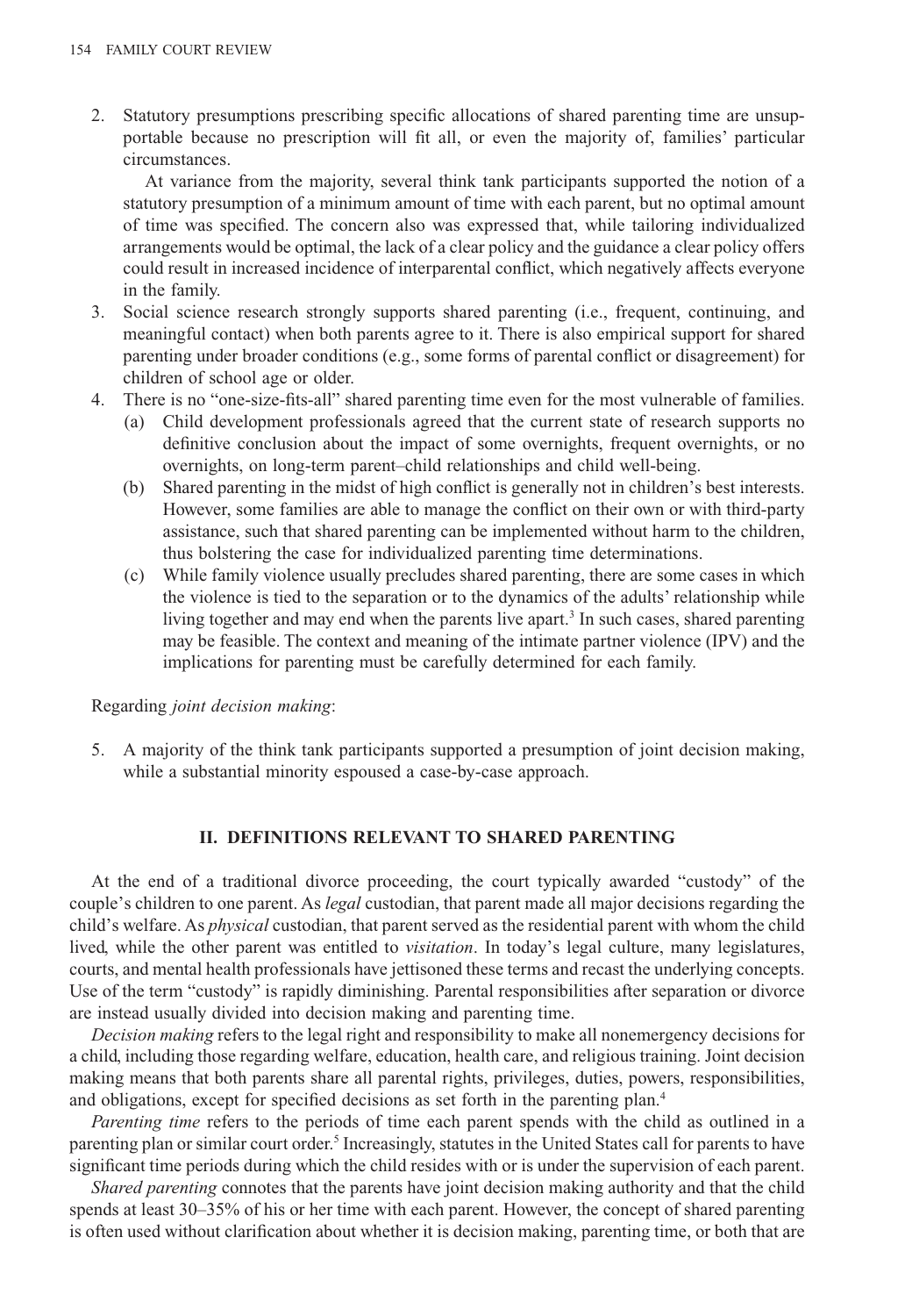under study or discussion. In a meta-analysis of individual joint custody studies, Bauserman (2002) had difficulty separating joint decision making from parenting time as independently assessed criteria in studies; when they were, shared parenting time (physical custody) was defined as "substantial" sharing with no further elaboration. Studies of representative court samples (McIntosh, Smyth, Kelaher, Wells, & Long, 2010) defined shared residential care as a minimum of 35% (five overnights per fortnight) for all children 2 years and older, while Sandler, Wheeler, and Braver (in press) found 30% to be the most representative minimum level. Experts at the think tank agreed that joint decision making and a 30–35% threshold of parenting time would reasonably constitute shared parenting for our purposes.<sup>6</sup>

From a psychosocial perspective rather than a legal perspective, shared parenting is marked by the attitudes and behaviors of each parent that express a commitment to being actively involved in raising their children. Experts agree that it is highly desirable for parents to collaborate and act as a team in order to provide children with the fullest range and depth of emotional, social, and economic resources that the parents can pool between them. At the very least, supporting the other parent's presence in the child's life attitudinally and behaviorally fosters co-parenting involvement. But it may be possible, depending on the child's age, maturity, and other circumstances, for parents to have minimal communication and coordination and yet share the raising of their children in what is called "parallel parenting" (an arrangement in which parents agree to exchange important information about the child's welfare, but otherwise permit each other to parent the child autonomously).

# **III. SOCIAL CHANGES LEADING TO THE EMERGENCE OF SHARED PARENTING AS A MAJOR FAMILY LAW CONTROVERSY**

The second half of the 20th century marked a period of economic, social, and political changes among industrialized nations that brought with them rapid transformation in family structures and diversity in espoused roles. Family roles traditionally structured along normative gendered lines were called into question, and prescriptions about the division of work and family among couples with children were expanded into more widely accepted variations. These shifts in roles were accompanied by higher rates of divorce among married partners and higher rates of separation among never-married partners. These shifts were also accompanied by a greater incidence and acceptance of children born outside of marriage.

Although expectations that partners share work and family roles are increasingly normative, partners beginning a family often specialize in breadwinner and family caregiver roles in order to be efficient, even when both parents have paid employment (Coontz, 2006). The efficiency that sustains relationships when a couple acts to fulfill shared family goals can become the root of trouble when the couple must determine how to share parenting and family responsibilities after separation or divorce. The parent who has been the primary breadwinner for the family may demand the opportunity for equal sharing of child care and assumption of financial responsibility, while the parent who has taken primary responsibility for caregiving frequently wants to retain the larger share of the child's care and upbringing and receive child support and/or other forms of financial support from the breadwinning parent. Even when both parents have actively participated in their child's care, the gendered division into roles of larger and smaller amounts of child care and responsibility play out in a similar vein after separation.<sup>7</sup> The development of mandatory child support guidelines linking the amount of support to the parenting arrangements constitutes a significant complicating factor. The fact that increased parenting time often equates with a decreased child support obligation can serve to cloud the real interests of the parents and children during a time of troubling family transition, when negotiations between parents may be fraught with mixed personal motivations and/or imputation of distrust of the other parent's motives.

Among never-married partners who were not romantically involved with each other for any extended period of time prior to or subsequent to the child's birth, there are two common scenarios. The first is similar to the one faced by divorcing parents, where the parent who has spent less time in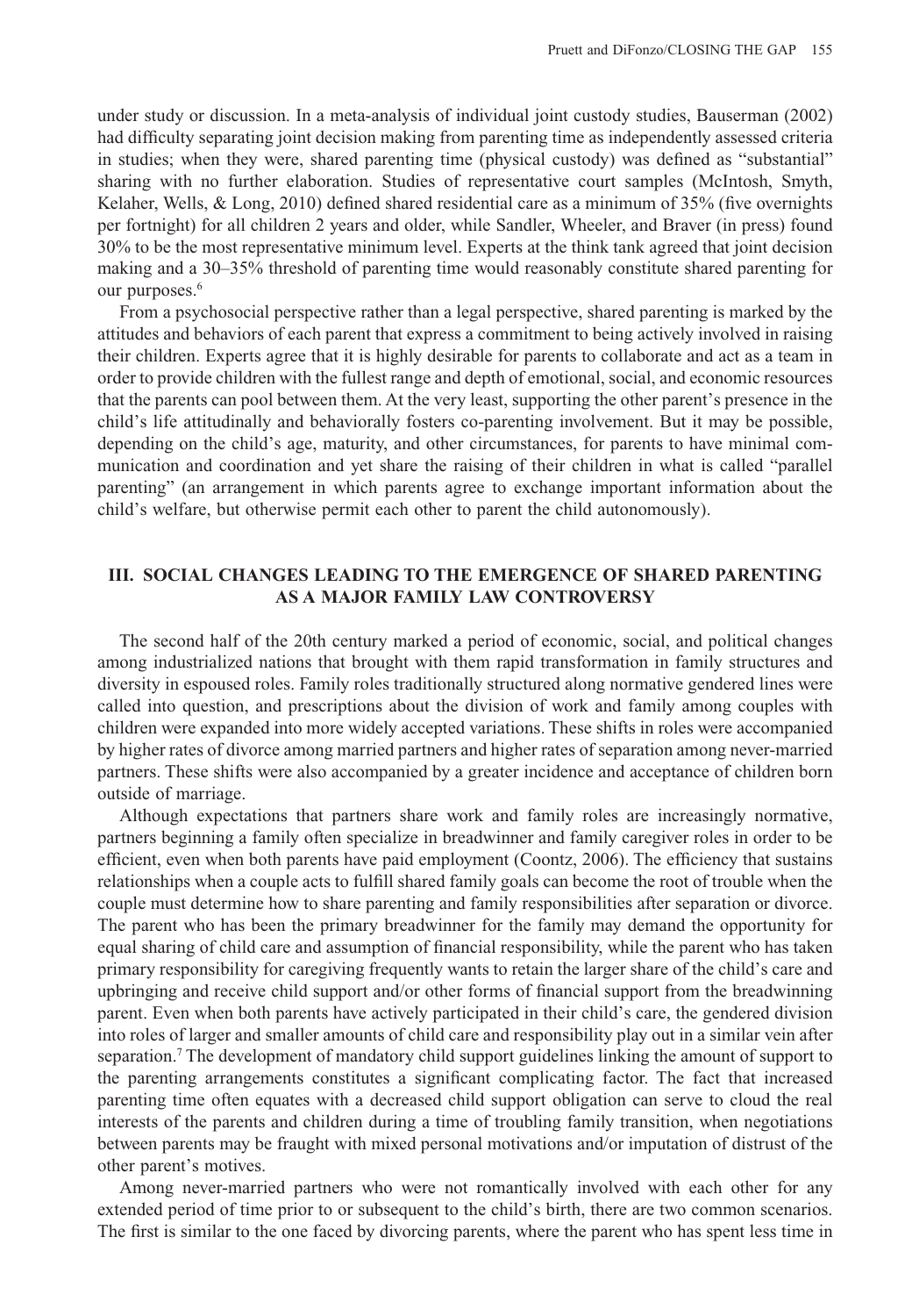caregiving wants to increase parenting time. A second scenario may present as the parent with most of the responsibility for the child wishing to influence the other parent into taking more responsibility for the child's upbringing. Both situations involve parents seeking conflicting arrangements for legal decision making and parenting time after the couple splits up.

### **IV. LEGAL CHANGES LEADING TO THE EMERGENCE OF SHARED PARENTING AS A MAJOR FAMILY LAW CONTROVERSY**<sup>8</sup>

#### **PRESUMPTIONS IN CUSTODY LAW: A BRIEF HISTORICAL INTRODUCTION**

For several centuries until the mid-1800s, common law courts generally awarded sole custodial rights to the father, unless the court had determined the father to be an unfit parent. In the 19th century, American courts were confronted with two related cultural shifts: the Industrial Revolution's remaking men into marketplace wage earners and the emergence of a "separate sphere" for women as domestic caregivers. These courts gradually crafted a "tender years" doctrine that allocated custody of young children to their mothers upon divorce or separation.

Both the paternal preference rule and the tender years doctrine that supplanted it during the 19th century signaled the law's conviction that, after a marital breakup, children could properly be raised only by a sole custodial parent. Except in extreme cases, these legal conventions also avoided judicial evaluation of the welfare of the children whose custody was being determined. Unless the child would be placed in serious jeopardy through an award of custody to the legally favored parent, the paradigmatic custody rules at play until the late 20th century allowed the courts to determine the result by reference to broad legal norms without reference to the particular family. The Uniform Marriage and Divorce Act, approved in 1970 and widely adopted in varying forms by many U.S. states, provided an individualized best interests standard for determining child custody. The tender years doctrine weakened as courts began to acknowledge that gender roles were changing. But despite the nearly universal abolition of this presumption, many judges continue to prefer that the custody of young children be placed with the mother, who is still in Westernized societies the parent who spends more time engaged directly with young children. Though remnants remain, the tender years doctrine is a relic of the common law.

An increasingly equitable division of parenting responsibilities, coupled with a growing unease at the win–lose mentality of custody battles and the resultant harm to children, led to a greater social and legal acceptance of no-fault divorce, mediated or interest-based settlements, and joint custody in the 1970s and 1980s. Shared parenting is today permitted and, indeed, often encouraged in Australia, Canada, New Zealand, the United Kingdom, and all 50 U.S. states, although the conditions for and contours of the arrangement can differ markedly.

#### **THE CURRENT STATUS OF SHARED PARENTING PRESUMPTIONS**

The most significant trend in contemporary child custody law is toward greater active involvement by both parents in postseparation childrearing. In recent years, statutes dealing with parental responsibilities after separation or divorce have been repeatedly amended and proposals for further changes are regular features of legislative sessions across the United States and Canada. Presently there is no consensus in Australia, Canada, England, New Zealand, or the United States regarding the applicability, appropriateness, or even the definition of shared parenting.

The emphasis on mutual consultation and collaboration between separated parents has led many courts to refuse to sanction shared parenting when parental cooperation and communication are severely lacking. However, some U.S. states also do not allow one parent to employ a unilateral veto on the arrangement. The general rule is that mutual hostility will not doom a shared parenting plan if the parents are committed to cooperation and are capable of setting aside their differences and/or encapsulating them from the child's view or experience.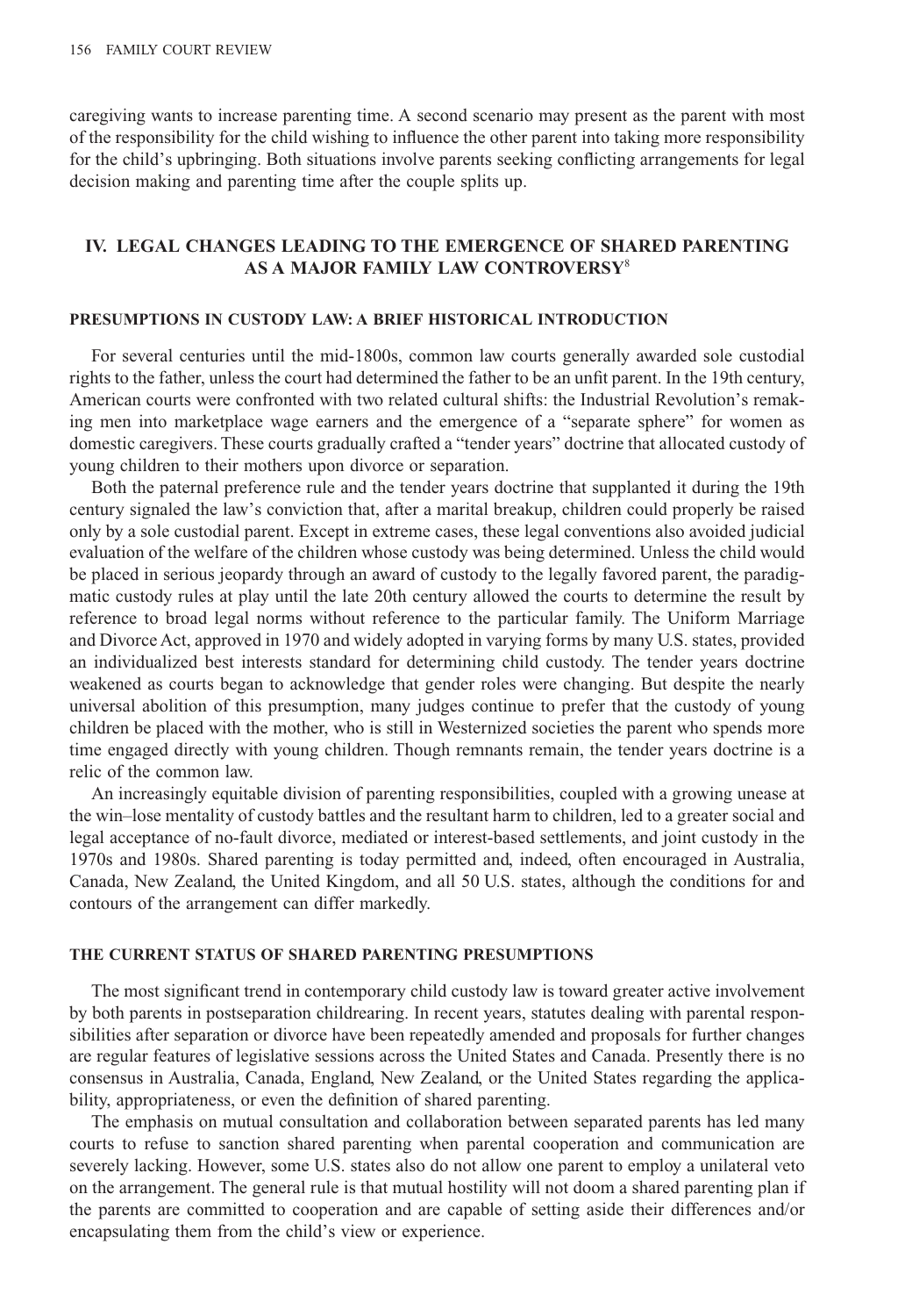The vast majority of statutes, even those enacting a shared parenting presumption, avoid a specified allocation formula. Statutes continue to frame the norm for decision in terms of the best interests of the child, which almost every legislature has linked to a fairly comprehensive set of factors for the court to consider. In most cases, a shared parenting determination assures the child "frequent and continuing" contact with both parents rather than an equal or particular division of time. Trial courts retain a great deal of discretion to determine the actual distribution of parenting time.

#### **DOMESTIC VIOLENCE AND "FRIENDLY PARENT" PROVISIONS**

Jurisdictions across Western countries have legislated or found that domestic abuse renders joint decision making and shared parenting time inconsistent with the best interests of the child. For a variety of cultural reasons, domestic abuse tends to be both difficult to detect and underreported compared to its incidence. Some commentators argue that the statutory framework is problematic because it requires the victim to prove the violence. To compound the problem, courts, practitioners, and other components of the family law system often fail to acknowledge the significance of domestic abuse and minimize its extent, despite contrary legislative direction. Other commentators have expressed concern about the use of false allegations of domestic violence as a strategy to marginalize the accused parent's role and gain leverage in a parenting dispute. Similarly, concerns abound about the use of false allegations to turn a child against the accused parent and create delays in the legal process that turn into lengthy parent–child separations that have the power to undermine a previously affectionate relationship.

Many jurisdictions have added to their best interest factors one favoring the parent most willing to encourage contact with the other parent, commonly referred to as "friendly parent" provisions. Under this rubric, in determining the primary residential parent in contested cases, courts assign some weight in favor of the parent most likely to foster the child's relationship with the other parent. For example, in effectuating the principle that children should have as much contact with their parents as is consistent with their best interests, Canadian and American courts must consider the willingness of the person seeking sole decision making or primary parenting time to facilitate contact with the other parent. This allows the court to consider which parent best recognizes and meets the child's need for a positive relationship with both parents.

But some commentators have warned against the use of friendly parent provisions in cases involving domestic violence (e.g., Bailey, 2013). Some problems that have been identified include that sometimes the perpetrator may appear to be the more cooperative parent (particularly if the victimparent is trying to prevent the perpetrator from access to the child); that the victim may, in exchange for receiving primary parenting time, accept the violent partner having unsupervised periods of contact with the children; and that friendly parent provisions can urge cooperative parenting even in cases in which parental interactions may aggravate conflict to the detriment of the child. Some statutes attempt to address these concerns by declaring that the friendly parent provision does not apply in cases involving domestic violence.

#### **PARENTING PLANS**

Another popular legal movement has sought to reroute custody proceedings from contested hearings onto alternative resolution pathways that encourage and facilitate self-determination and problem-solving approaches to custody disputes. A major initiative in this rerouting is the development of a parenting plan by the parents. Parenting plans have become the preferred method to achieve the public policy goal that children have frequent and continuing contact with both parents, and they are an integral component in an increasing number of shared parenting resolutions.

Parenting plans, which may be individually crafted or adapted from a menu of acceptable plans promulgated by the state courts or private sources, aim at setting out each parent's area of responsibility in providing for the child's physical care, emotional stability, and well-being, both at the present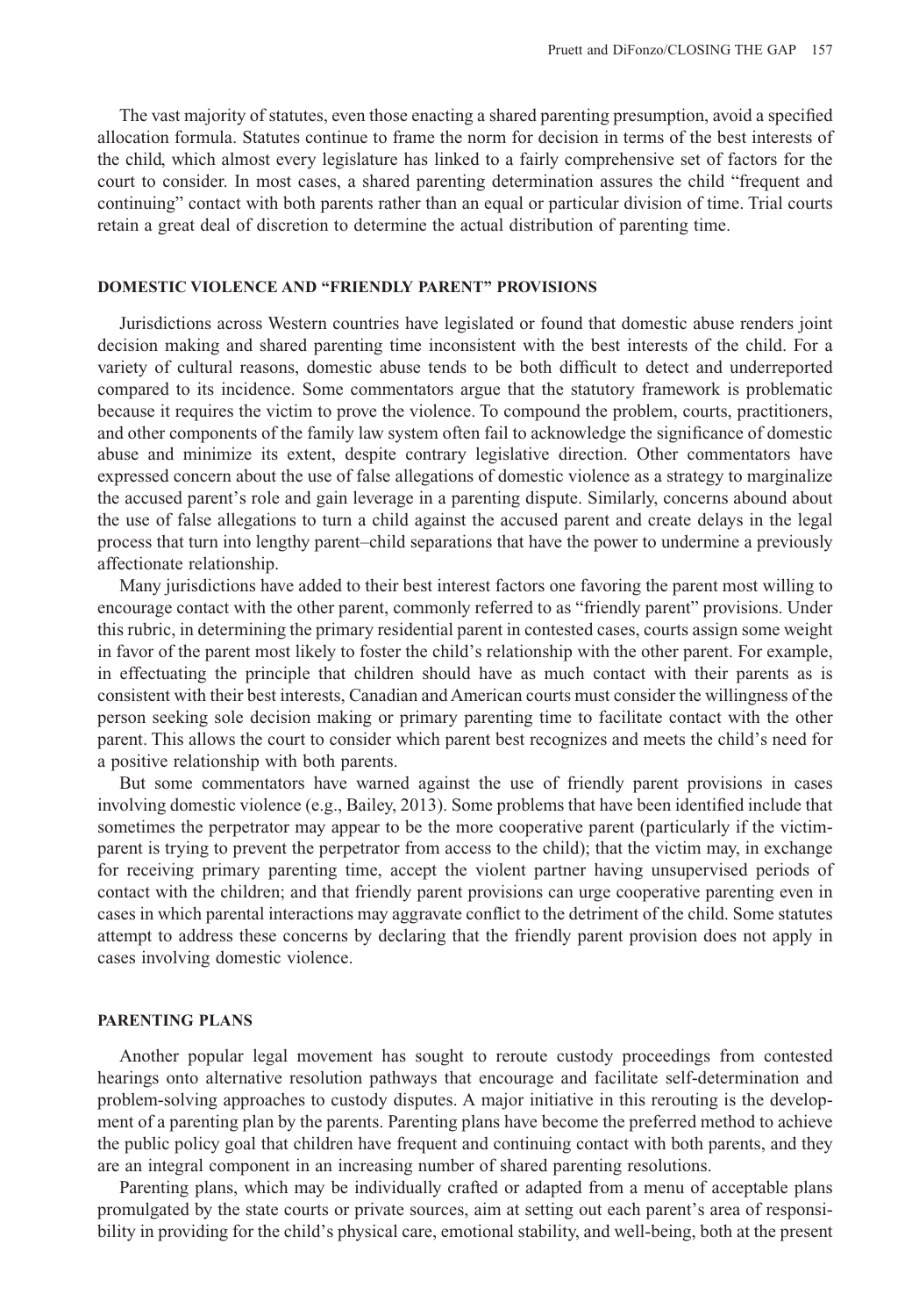time and as the child ages and matures. In the best case, they also incorporate agreements for methods of resolving future disputes outside of court before turning to the traditional court process as a means of last resort. For example, court resources for disputing parents among Canadian provinces routinely suggest that parents consider mediation, collaborative law, parent coordination, and/or arbitration as dispute resolution methods should they encounter difficulties in carrying out their parenting plan. Australian law also encourages parents to take responsibility for their parenting arrangements and to use the legal system as a last resort for resolving disputes. Many U.S. state statutes require a parenting plan as part of the process for sharing parenting responsibilities.

### **V. PRIORITIES AT ISSUE**

The think tank participants articulated five statements of crucial priorities and competing tensions among children, parents, and/or the state:

1. The child's developmental needs for stability and continuity in important relationships need to be considered alongside the recognition that those relationships will continue to evolve over time.

This statement refers to the will to support children's regulatory adaptations when they are very young. Children need consistent rhythms in their life that do not change frequently. Stability and continuity in relationships does not necessarily mean being cared for in a single environment, but they demand consistency in each caregiver's responsiveness to the child from one day to the next, bearing in mind that children can often adapt and benefit from differences in temperament and behavior among the adult caregivers who interact with them. The indeterminate factor is how much change is optimal, tolerable, or desirable for each child over the short and long term.

2. The child's current developmental needs should be considered alongside their needs that will emerge over time.

As noted above, change is unpredictable. This statement frames the tension between parenting plans based on current developmental needs of children with the certainty that those needs will always change. Two dilemmas are present here. First, the initial legal outcome may create a status quo difficult to alter even when the developmental changes call for it, unless incorporated into the parenting plan framework. Second, setting the threshold for reopening the case in a way to facilitate appropriate change without encouraging litigation is a difficult balance.

3. Maintenance of family relationships needs to be considered alongside the protection of children from conflict and violence and the safety of both parents.

This tension between keeping both parents involved with their child in the face of emotional and often volatile separations whose trajectory cannot be accurately predicted is a major Gordian knot facing family court professionals. Moreover, when parents have been violent in the recent past, disentangling how to maintain parent–child relationships that involve the perpetrator(s) without sacrificing the safety necessary for sound parenting among the victim(s) presents another complicated picture.

4. Preservation of family autonomy through minimized interference by the court system needs to be considered alongside the protection of vulnerable family members.

The most important functions of the court entail enforcement of protections for vulnerable family members. How much to mandate protective measures while maintaining the law's commitment to noninterference in private family affairs also presents a tension.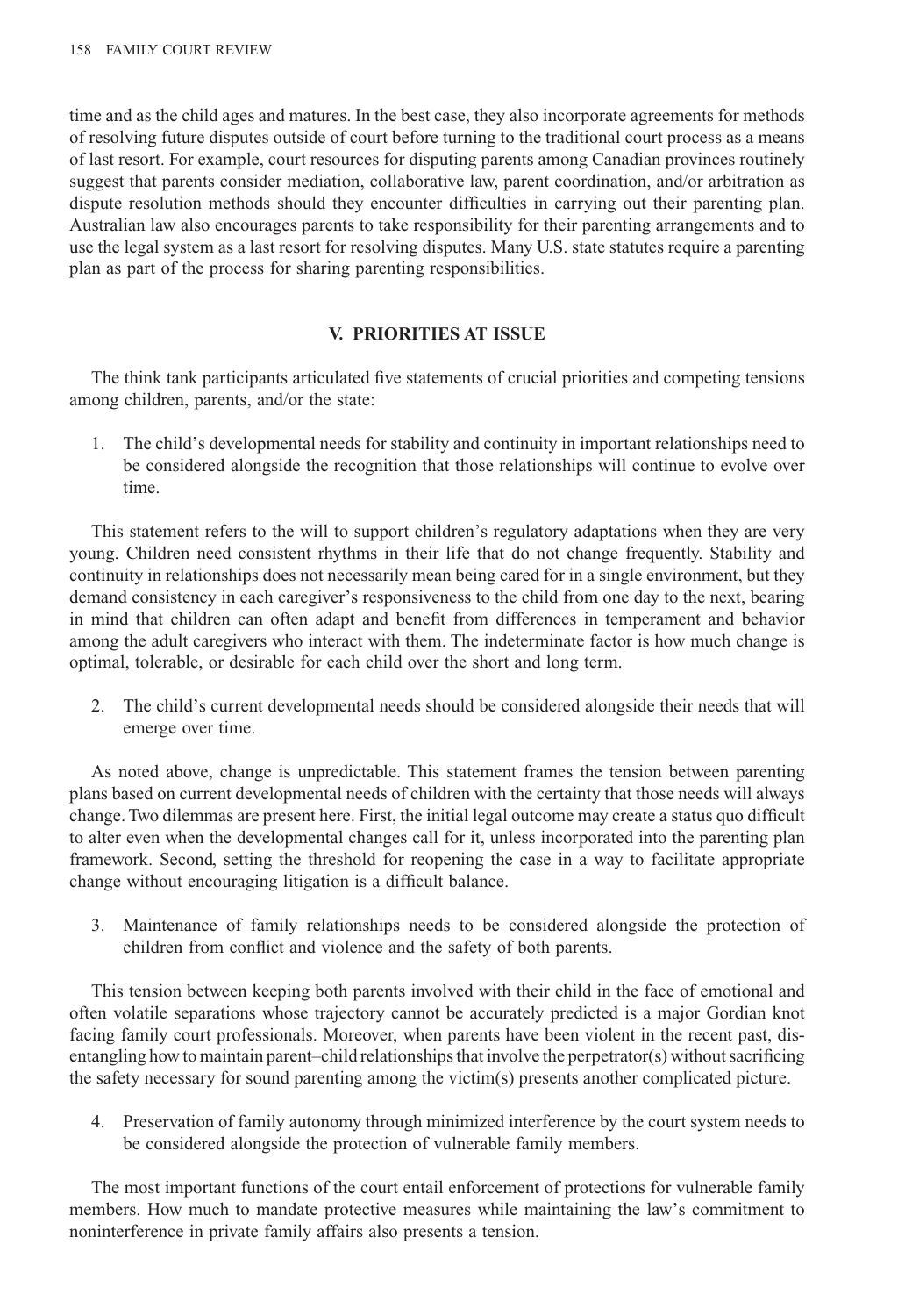5. Court efficiency in addressing the needs of families well and in a timely manner needs to be considered alongside meeting the complex needs of families across diverse dynamics, structures, and cultural and socioeconomic backgrounds.

Finally, family law dockets are overcrowded and understaffed, often resulting in a slow and inefficient process that exacerbates tensions within the family during the time outcomes are languishing in decision purgatory. Sometimes cases take longer than anyone involved would hope because the financial and/or relational issues are so complex that a great deal of time, professionals, and/or evidence gathering is needed to sort out competing views and uncovered facts. Giving complexity its due must be balanced against the tension of resolving cases without contributing further to entrenched stances that suck the resources out of families in the interim. Responding to this paradox of "hurry up and make sure you are thorough" describes the fifth tension inherent in the current family law system that affects shared parenting controversies.

Empirical and clinical knowledge serve as valuable tools for sorting out and resolving these competing interests. However, divergence within the field about how such knowledge is best understood and applied creates barriers to forming consensus and establishing policy and common practices about shared parenting. The constituents who desire clarity about how research can be used to make decisions in the shadow of these competing interests include:

- Judicial officers, to help in decision making;
- Legislators, to guide in the drafting of empirically informed statutes;
- Mental health, dispute resolution, and legal professionals working with separating families;
- Separating parents, to inform them of the law and current legal policy basis when they negotiate their parenting agreements; and
- The wider community impacted by the laws and research applied on behalf of individual families and society at large.

# **VI. THE EVIDENCE SOCIAL PSYCHOLOGICAL RESEARCH BRINGS TO BEAR ON POTENTIAL POLICY DIRECTIONS**

Without clear direction for how best to resolve these different priorities and the sociopolitical and familial tensions they engender, family law scholars and practitioners have looked to sociological and psychological research in hopes that it will offer guideposts for decision making that preserve child well-being in the long term.<sup>9</sup> Research has led to widespread agreement among professionals that children generally have improved prospects after separation and divorce when they have healthy, loving relationships with two parents before and after separation and divorce. Research has also soundly established that the multiple changes in home, school, neighborhood, and so on that often accompany separation and divorce are difficult for children and that continuity and consistency especially in quality parenting and parent–child relationships—support child adaptation. In particular, studies have focused on the importance for children of their fathers staying involved after separation, as fathers are more likely than mothers to spend less time with or withdraw from their children after separation. Figuring out how best to support the child's relationship with both parents while maintaining consistency and continuity in the child's life has proved to be challenging.

To date, shared parenting research has not been utilized sufficiently or accurately as a springboard for advice to policy makers faced with competing interests and claims about what is best for children after separation and divorce. Is there statute-worthy science? What does relevant research, considered in the aggregate, point to as policy directions that best support the interests of children and families? There has been no clear articulated position from involved professionals across disciplinary and theoretical perspectives. In response to this void, policy makers are making decisions based on pressures brought to bear by various constituent groups, concepts of "fairness," and anecdotal evidence from highly litigated cases, rather than on accumulated social science knowledge.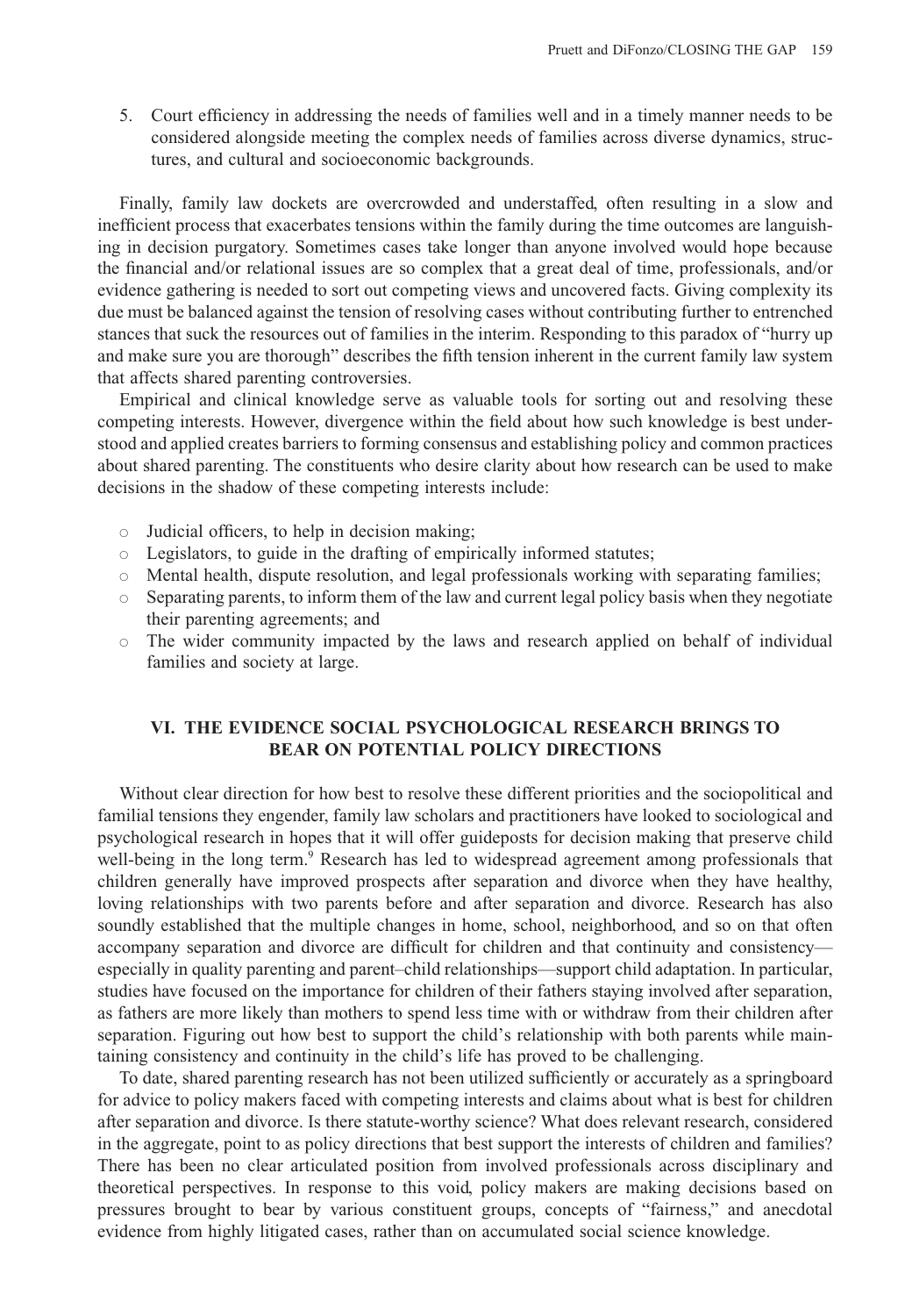Throughout this report we present points of consensus that emerged in discussions as being policy worthy for their salience and their backing by at least a majority of think tank participants. Our first point centers on beliefs about the importance of shared parenting as a policy cornerstone for family well-being.

**Consensus Point 1**: Promotion of shared parenting constitutes a public health issue that extends beyond a mere legal concern. Parents who collaborate in childrearing have a positive effect on their children's development and well-being. Parents who engage in protracted and/or severe conflict that includes rejecting or undermining the other parent have a negative impact. The potential for shared parenting is present for children regardless of the family structure in which they live, and it represents a key protective factor in (a) helping children adjust to separation and divorce and (b) establishing an ongoing healthy family environment in which to rear children and facilitate high-quality parenting.

As interdisciplinary professionals involved in family law, the think tank participants agreed that our mission involves educating all families about the value of shared parenting that is carefully developed and maintained over time. Shared parenting has inherent benefits for the entire family, but the risks of ongoing conflict and of making compromises that are not child centered in order to placate one parent's desires for "equal" parenting over the other's objections must also be recognized. Preventive measures against such risks must be delineated so that protections can be made available. Policy debates are often framed as competing choices between maximizing the potential benefits of shared parenting and minimizing the potential risks. We framed two questions as underpinning key policy controversies:

- 1. Do we fear the potential harm caused by inappropriate use of shared parenting more than the potential harm of a lack of shared parenting when it is appropriate?
- 2. How does research help us establish where the benefits and harms to children in shared parenting lie?

To answer these questions, we began by recognizing that social science research has played a critical role in shared parenting throughout its evolution as both a conceptual frame and legal possibility. Research has contributed volumes to understanding the following family characteristics and dynamics both directly and indirectly relevant to shared parenting:

- (a) child development at various stages and its relationship to separation/divorce adjustment;
- (b) contributors and barriers to high-quality parenting—notably, parental mental health and characteristics of successful co-parents and co-parenting interactions;
- (c) the protective factor of cooperation and the risk factor of parental conflict;
- (d) the specification of various types of family conflict and their harmful and—in cases of protracted and high-level conflict that is witnessed by and/or involves the children destructive force for children's well-being;
- (e) the sustaining capacity of positive father involvement;
- (f) influences of repartnering and having children with a new partner;
- (g) interventions that foster parental well-being, sensitive and appropriately structuring parenting, a positive co-parental relationship, dual parent involvement, and reduced conflict; and
- (h) the role of alternative dispute resolution in general and mediation in particular for fostering co-parenting agreements and promoting familial self-determination of postseparation arrangements and decision making.

In each area, research has provided enhanced understanding of the broad brush strokes relevant to shared parenting and some of the specific conditions under which parental sharing works well or poorly for children of varying needs and developmental eras. The interdisciplinary group at the think tank recognized both the value and the limitations of applying research findings within family law. In particular, we highlighted two areas: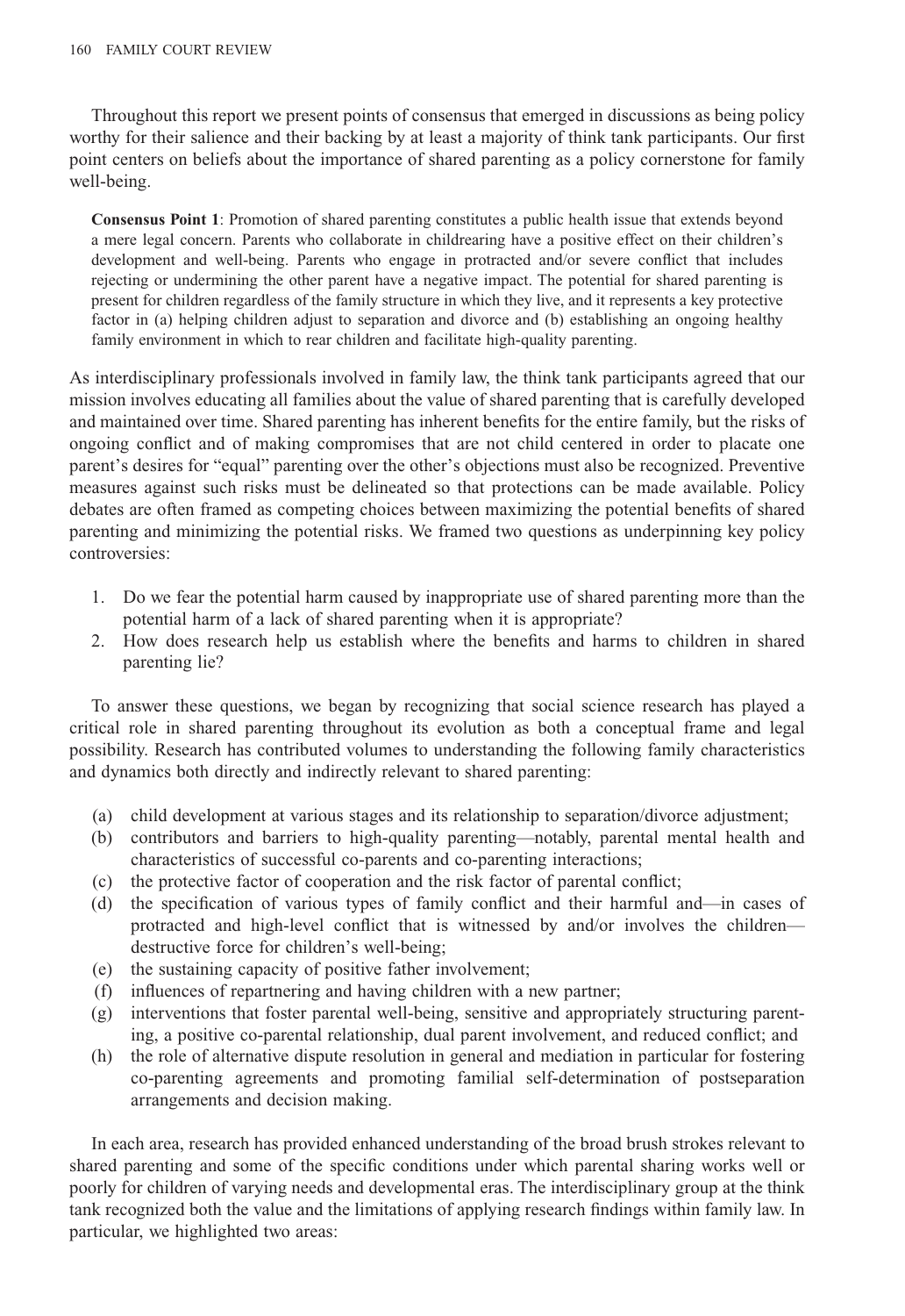**Consensus Point 2:** At its most influential, research evidence offers legal professionals and clinical decision makers the best available information without providing answers or predictions in any individual case. However, when aggregate-level research is applied as determinative of a specific case outcome, its value becomes compromised in the adversarial process.

Research becomes part of the problem rather than the solution when it is used as a hammer instead of a level. When empirical knowledge is used to nail down points of evidence rather than to provide a point of balance from which to draw conclusions based on other relevant information, it loses its potential to provide clarity in the highly subjective world of legal negotiation and decision making. When an area of research is used to typify an all-encompassing standard rather than a point at which to begin asking questions, we immediately run the risk of undermining its contribution of identifying probabilities based on particular factors or circumstances.

**Consensus Point 3**: We need to differentiate areas with sufficient research to offer consensus in legal situations from those without a sufficient data basis or agreement about its interpretation. Only then can consumers of research distinguish the quality of individual studies and the authority of an aggregate body for assisting in decisions.

Some areas of research are established with sufficient quantity and quality of information to offer bright-line recommendations (e.g., the effect and conditions under which conflict undermines children's positive development), but these must be distinguished from studies that offer preliminary information, yet do not create an adequate body of research to suggest a policy direction for a broad subsection of family populations. For example, areas of research with strong supporting bodies elucidate both the harm to children due to continued exposure to parental conflict, and the important protective factor of positive quality parenting by both parents. In contrast, under what conditions and how best parents in moderate conflict can continue to share decision making and parenting time exemplifies an area about which we do not have a sufficient body of knowledge to recommend policy. Similar concerns underlie the question of when having children alternate between two homes on a regular basis becomes more anxiety producing than beneficial.

With these refrains in mind, we turn to brief synopses of the relevant research literatures in order to lay out critical issues defined in the think tank. Four bodies of work were identified as central to the discussion. The first includes direct studies of what is commonly referred to as joint custody, be it physical (residential) or legal (decision making), and sketches what we know about shared parenting and its efficacy for children. For comprehensive texts on the subject, see Kuehnle and Drozd (2012), Pruett and Barker (2009), and Kelly (2007). Following this synopsis of shared parenting research, we turn to three areas that flag vulnerable subgroups and dynamics in the family after separation: (1) parent involvement and behavior by one parent that interferes with or undermines the child's relationship with the other parent, (2) infants and toddlers whose shared parenting schedules include overnights at the less-seen parent's home, and (3) shared parenting in the context of prior or current family violence.

### **SHARED PARENTING: SHARING THE PARENTING RATHER THAN DIVIDING THE TIME**

Parenting plans allocate decision making and parenting time. Though there is little evidence on the outcomes of children when joint decision making and shared parenting time arrangements are carefully differentiated, research by and large confirms that when parents freely choose to be in shared parenting situations, family members show positive adjustment. Parents who choose these arrangements have reported that their children are better adjusted across multiple measures than their sole-custody or stepfamily peers. These trends have held internationally across cultures and countries.

Considered as a body of work, the efficacy of shared parenting has been supported for children of preschool age and older. But *how much* time allocation makes a difference for or against positive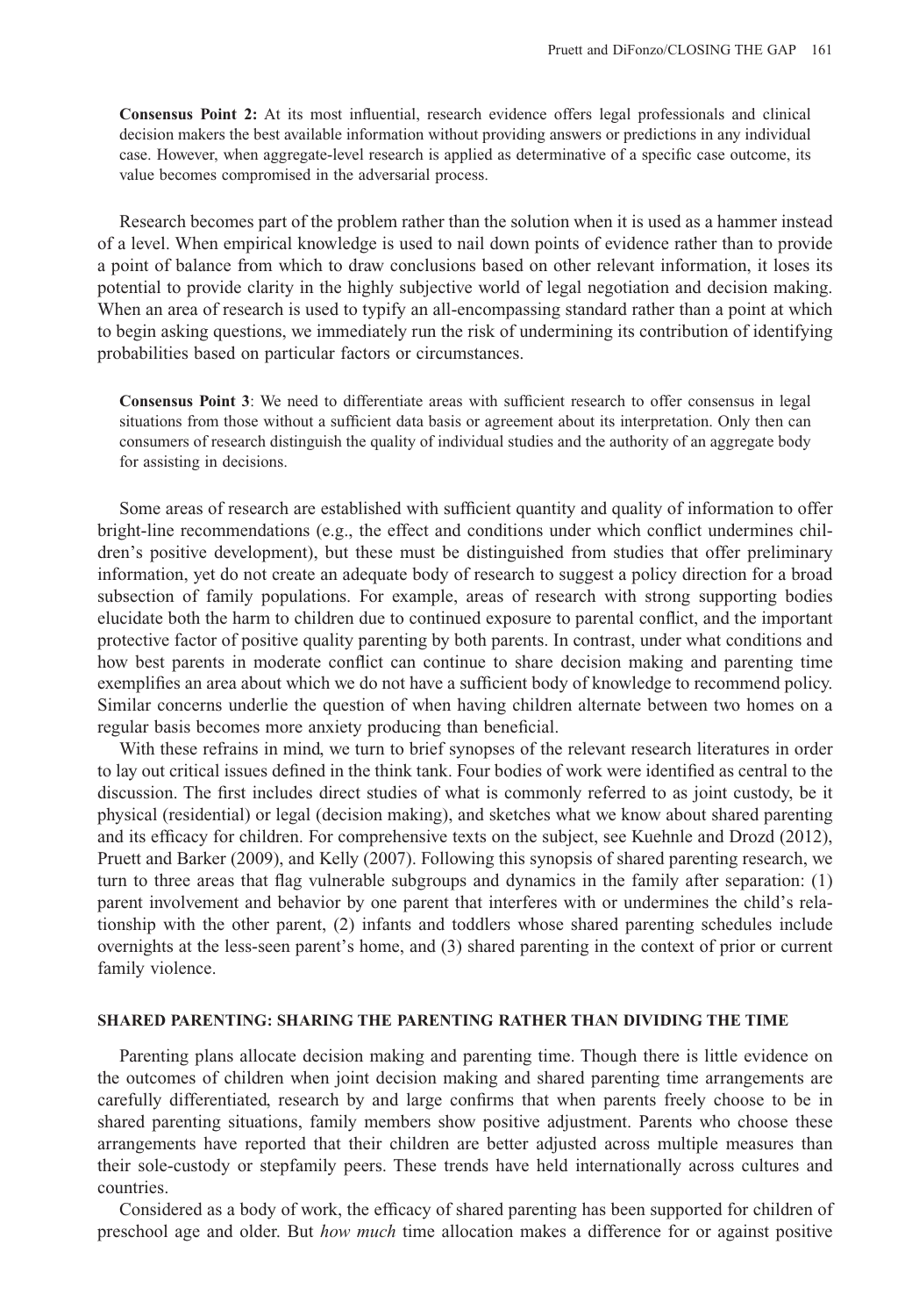development is as yet unknown. Moreover, any benefits of shared parenting may well be reduced or even reversed in vulnerable circumstances (i.e., younger children, high conflict, court-mandated sharing). This prevents the framing of confident conclusions about whether shared parenting can be successfully adopted and implemented in any given situation. The sheer number of potential intervening factors, let alone their balance, outstrips the current knowledge base.

The focus on a division of parenting time obviates the most important element of shared parenting. Shared parenting time is ideally constituted by organizing complementary schedules that support the healthy functioning of the reconstituted family. The think tank participants shared the view that, in an optimal parenting plan, responsibilities and time are not allocated according to a principle of abstract fairness to the parents, but by family functionality (e.g., how each parent's work schedule coincides with the child's school and activity calendar) as it relates to the child's best interests.

As a result, participants at the think tank cautioned that the nuances apparent in the current literature on parenting time call for parental agreement or individualized judicial assessments rather than decisions premised on legal presumptions. Parents who do not attempt to remove themselves or their children from conflict, who do not commit to supporting the presence of the other parent in their child's life, or who are unable to collaborate in making mature decisions that are truly child centered are typically not considered appropriate for shared parenting arrangements (unless they can agree sufficiently and safely to raise the children with parallel parenting strategies). On the other hand, there is enough research to conclude that children in families where parents have moderate to low conflict and can make cooperative, developmentally informed decisions about the children would clearly benefit from shared parenting arrangements.

#### **PARENT INVOLVEMENT**

As child development research has been concentrated most often on mothers as parents, parent involvement research after separation has typically focused on fathers. For reviews, see Amato and Dorius; (2010), Fabricius, Braver, Diaz, and Velez (2010), and Pruett, Cowan, Cowan, and Diamond (2011). Relationships between biological fathers and nonbiological father figures who are important to the child in their role as father and caregiver are implicated in dynamics that strongly impact family adjustment after separation. Given that mothers are the more prevalent residential parent across countries and family structures, the issue of how—and how much—fathers can stay involved with their children after separation lies at the center of current debate over shared parenting. Research about parent involvement is one of the more robust literatures that have developed in the past generation. In a nutshell, *positive* parent involvement that combines nurturing with sensitive but effective discipline proves beneficial for children. And as noted above, shared parenting arrangements can ameliorate the negative effects of lessened father contact and involvement associated with parental separation.

Despite the extensive list of advantages to positive father involvement, separation from and lack of involvement with the child's mother fuel a number of family dynamics that combine to pose obstacles to continued father involvement. One problematic dynamic arises from parental gatekeeping, which characterizes one parent's control over the extent to which the other has access to their child and to information that facilitates their involvement, such as school and medical information. Maternal gatekeeping has again received more attention in separated families than paternal gatekeeping. Studies have repeatedly shown that the strongest predictor of father involvement is not the father's desire or intention to be engaged, but the mother's desire to have him involved. She thus has a great deal of power in regard to the type and amount of access he has to the child, if he is not living much of the time with the child. Other factors that contribute to father involvement attenuation include pain of separation that leads to paternal withdrawal, involvement with new partners, involvement with children of those partners, and having children with those partners. Additional adverse factors include inexperience or ignorance about parental rights (especially among unmarried and/or teen parents) and institutional and societal barriers that still make it difficult to parent outside of an intact family. All of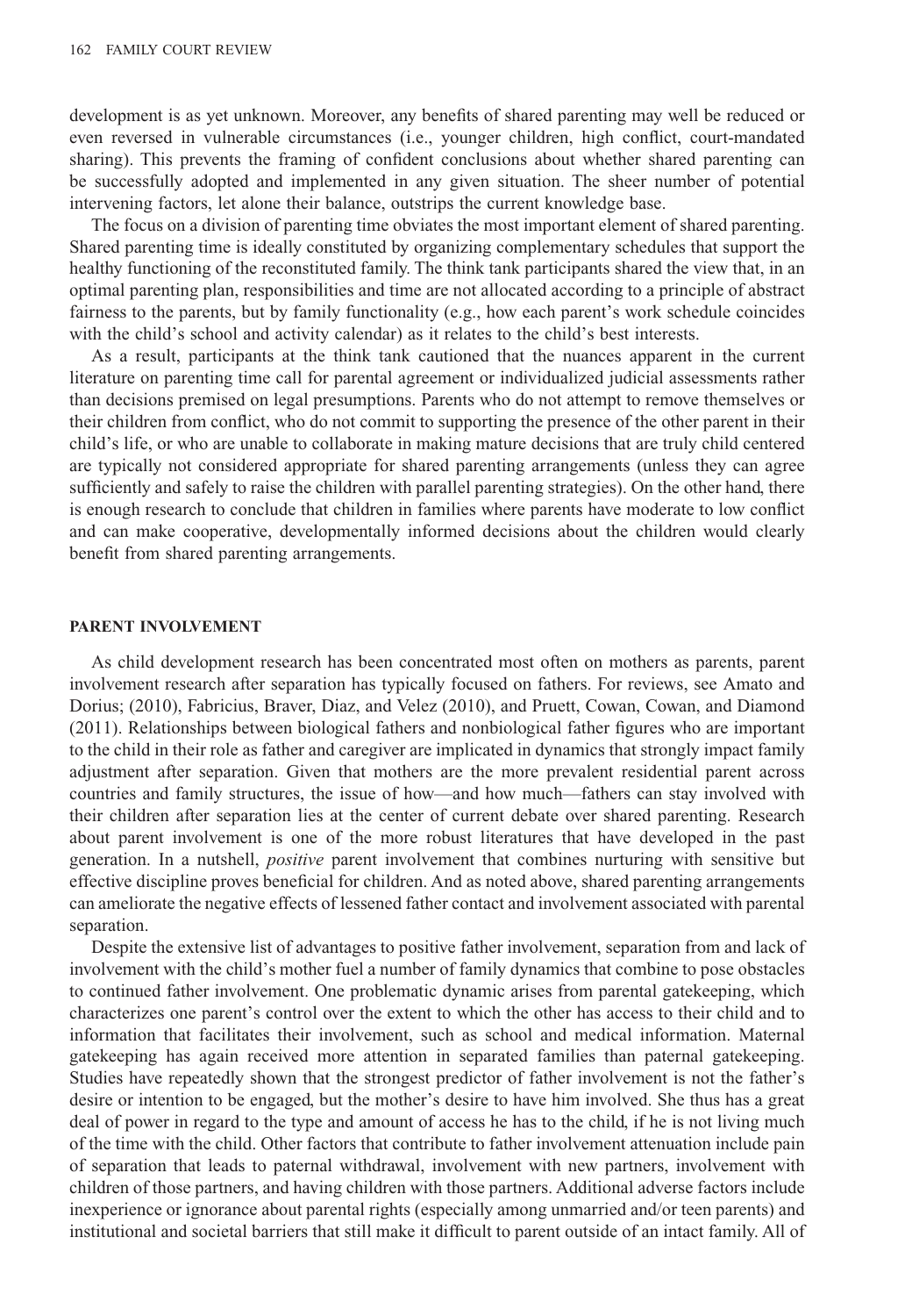these factors suggest that it is more difficult for men than women to stay committed to parenting after separation, but it is important for the family system that they do so when they are motivated to be loving, engaged parents.

It is also well understood that any parent loss presents a risk factor for any child. These consequences result in part from losing childrearing and financial and community resources normally combined in an intact household. Father absence due to divorce has been associated with poorer child and adolescent outcomes. Shared parenting arrangements in studied populations have mitigated these effects and benefited children's family relationships, economic stability, and social capital.

Shared parenting is one way of securing fathers' rights and abilities to be involved with their children by affording them time and opportunities in ways that reinforce their sense of authority, value, and significance in the life of their child. Joint decision making and shared parenting time can ease a father's fear of losing his parental role and/or sense of belonging in his child's life. The think tank participants agreed that having parenting time that is not solely on weekends typically contributes to higher-quality parenting and more enduring relationships with children; a handful advocated further for a norm of equal sharing.

#### **YOUNG CHILDREN'S OVERNIGHTS**

Embedded within the shared parenting research is a hotbed of controversy on the question of overnights for fathers with very young children who do not primarily reside with them. As indicated, early paternal involvement serves as a protective factor for later father–child relationships. Yet the primacy of attachment research paradigms for mapping the pathway to healthy development has led to dyadic considerations of security and stability that have, until very recently, excluded the father or other caregiver. The emphasis on assisting parents through a conflict-laden transition, while their children's brains and minds are developing rapidly and in need of consistent nurturance and support in order to develop physiological and biological regulation and trust in the world around them, can pit the uncoupling family's dynamics in direct opposition to the child's capacities and needs. The question of stability is one of perspective: a child loses the stability of consistent nighttime routines and comfort taken from a relied-upon caregiver or the nurturance at those times from the other parent. The relative loss and corresponding instability created for the child depends in part on how distinct or overlapping the caregiver roles were at night prior to separation. The question of how to negotiate these critical and sensitive junctures in family life has led to controversy in legal arenas, with research scarce and very limited in terms of generalizability. In this think tank, we only began to sketch out the issues of controversy and sift through them, arriving at a few points of agreement.

**Consensus Point 4:** Infancy is an important time of rapid growth and foundational development. During this time, sensitive caregiving is critical to maximize the child's immediate and long-term well-being. Special consideration needs to be given to meeting young children's developmental needs.

**Consensus Point 5:** Children benefit from parents sharing in their upbringing throughout their life span, where appropriate, including in the earliest stages of life.

**Consensus Point 6:** When there is a dispute over a young child's care, decision makers (including parents) should consider all relevant factors. No single factor trumps the influence and importance of the aggregate.

Discussion about how best to ensure the twin and at times competing priorities of both parents' involvement and the young child's stability stalled, although the group agreed that these two priorities are not always mutually exclusive as so often described in the literature or in individual cases. While no consensus was reached about how to reconcile these competing developmental concerns, the think tank participants identified the relevant factors that must be accounted for in order to balance them in any particular case. These are discussed in the next section of this report. Additionally, McIntosh, Pruett, and Kelly (2014) have taken steps to incorporate both priorities in policy recommendations that build upon the general propositions arrived at during the think tank.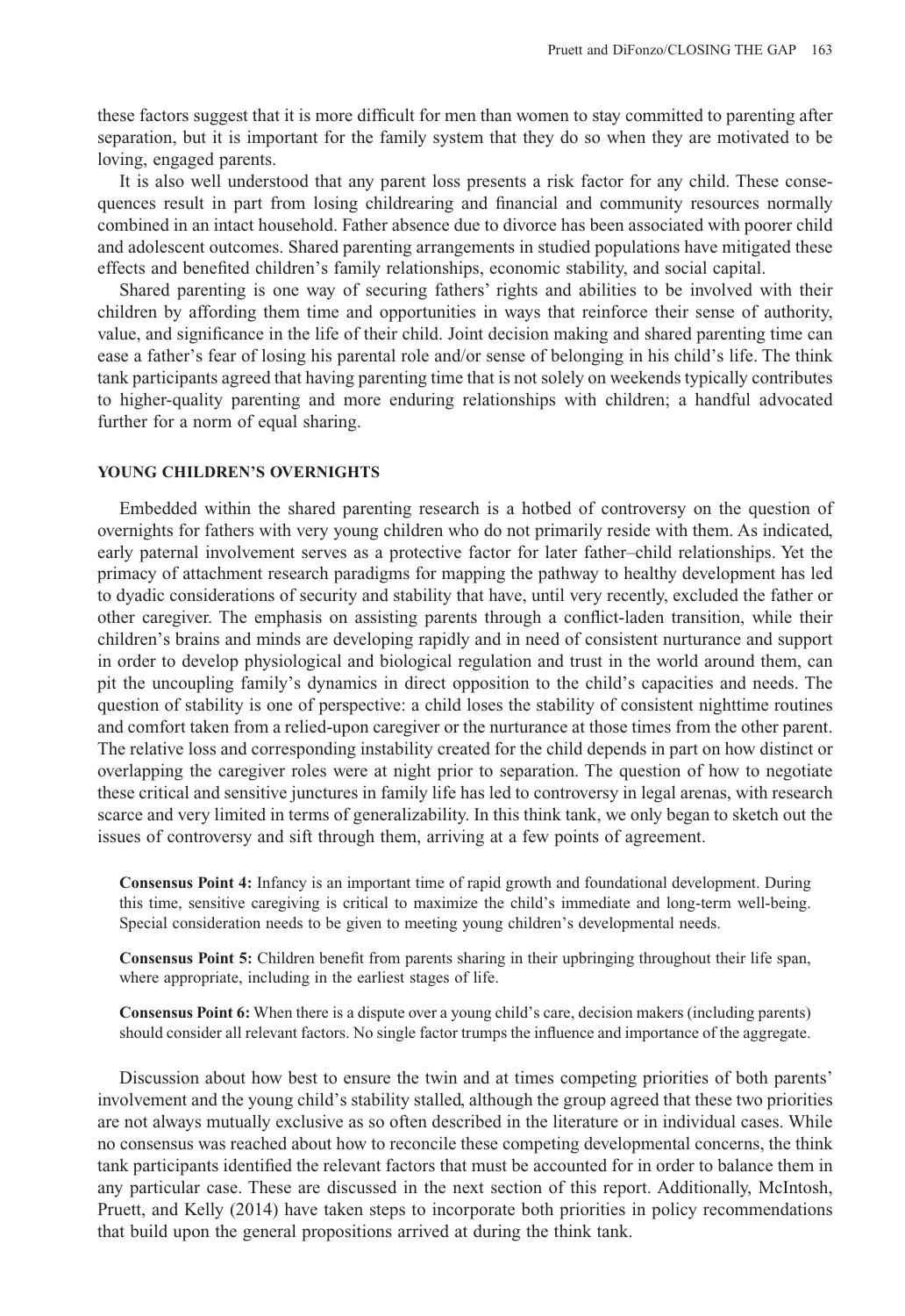#### **DOMESTIC VIOLENCE/IPV**

The think tank experts agreed that, when either or both parents have been violent through physical, verbal, or psychological abuse of the other parent, a comprehensive assessment is necessary before a shared parenting plan is considered. A substantive body of research makes clear how destructive such violence can be to parents' ability to raise their children with the requisite sensitivity and structure that promotes victim and child safety and well-being. In addition to diminishing parenting capacity, family violence negatively affects children's well-being directly. When children are directly involved in the conflict or are the subjects of it, the probabilities for their healthy development are far worse.

Discussions at the think tank acknowledged that even violence is not as clear a presumptive factor against shared parenting as it might appear. Individualized considerations bear on assessing the impact of family violence for shared parenting, namely, w*hen* and *how* the violence occurred (frequency, severity, distant or recent past vs. present, separation-specific or not, perpetrated by one family member against another or part of an ongoing family dynamic), *whether* and *how* the child can be insulated from it, the child's prior and current relationship with the perpetrator(s), and whether some controlled contact promoted under conditions of safety will help support both the child's capacity to cope with his/her family situation and the violent parent's capacity to draw on his/her nurturing capacities to strengthen the parent–child relationship without endangering the child or the child's other parent.

What the victim-parent(s) faces in shared parenting is of paramount concern. The cooperation or communication that is inherent in making decisions jointly or moving children between two homes creates countless opportunities for the perpetrator to continue patterns of manipulation, violence, and control on the other parent. Shared parenting can be structured to keep parental contact at a minimum, through carefully structured parenting plans and separating decision-making authority across major domains. But it still increases the danger of one parent being able to lord fear, threat, intimidation, or other forms of power over the other, while using the children as pawns in order to secure the other parent's compliance or hurt the other parent by manipulating the children to reject the parent.

Given this omnipresent possibility, the think tank participants supported caution in considering any shared decisions or arrangements when IPV is/was involved. Moreover, a legal presumption in favor of shared parenting would task victim-parents with the obligation of countering a rebuttable presumption that would further burden this already vulnerable group of parents. The abuse might not be established, as IPV is not always uncovered through screening and evidential inquiry. Furthermore, many professionals familiar with domestic violence dynamics emphasize that victims often fear angering their perpetrators and increasing the risk of further abuse, so IPV goes underreported. Parents who have been abused and are already feeling disempowered vis-à-vis the abusing parent are often unwilling to risk appearing to be the uncooperative parent in a legal dispute, therefore putting themselves potentially at a disadvantage in negotiations. For all of these reasons, there was general agreement on the need for individualized assessments. Moreover, a complicating factor in evaluating some IPV cases is the risk posed by false allegations aimed at manipulating the legal outcome. Comprehensive summaries of the IPV issues involved in potential shared parenting situations can be found in Hardesty, Haselschwerdt, and Johnson (2012), Johnston and Ver Steegh (2013), Ver Steegh and Dalton (2008), and Hannah and Goldstein (2010). In addition, Brinig, Drozd, and Frederick (2014) provide full consideration of presumptions and factors that warrant specific and careful weighing when IPV is or has been present in potential shared parenting situations.

### **VII. COMPLICATIONS IN APPLYING SHARED PARENTING RESEARCH TO FAMILY LAW**

The think tank discussions encompassed parameters for using social science research to assist legal decision makers in shared parenting cases. As noted above, in some areas relevant to shared parenting research, we have larger and more consistent bodies of knowledge. The think tank participants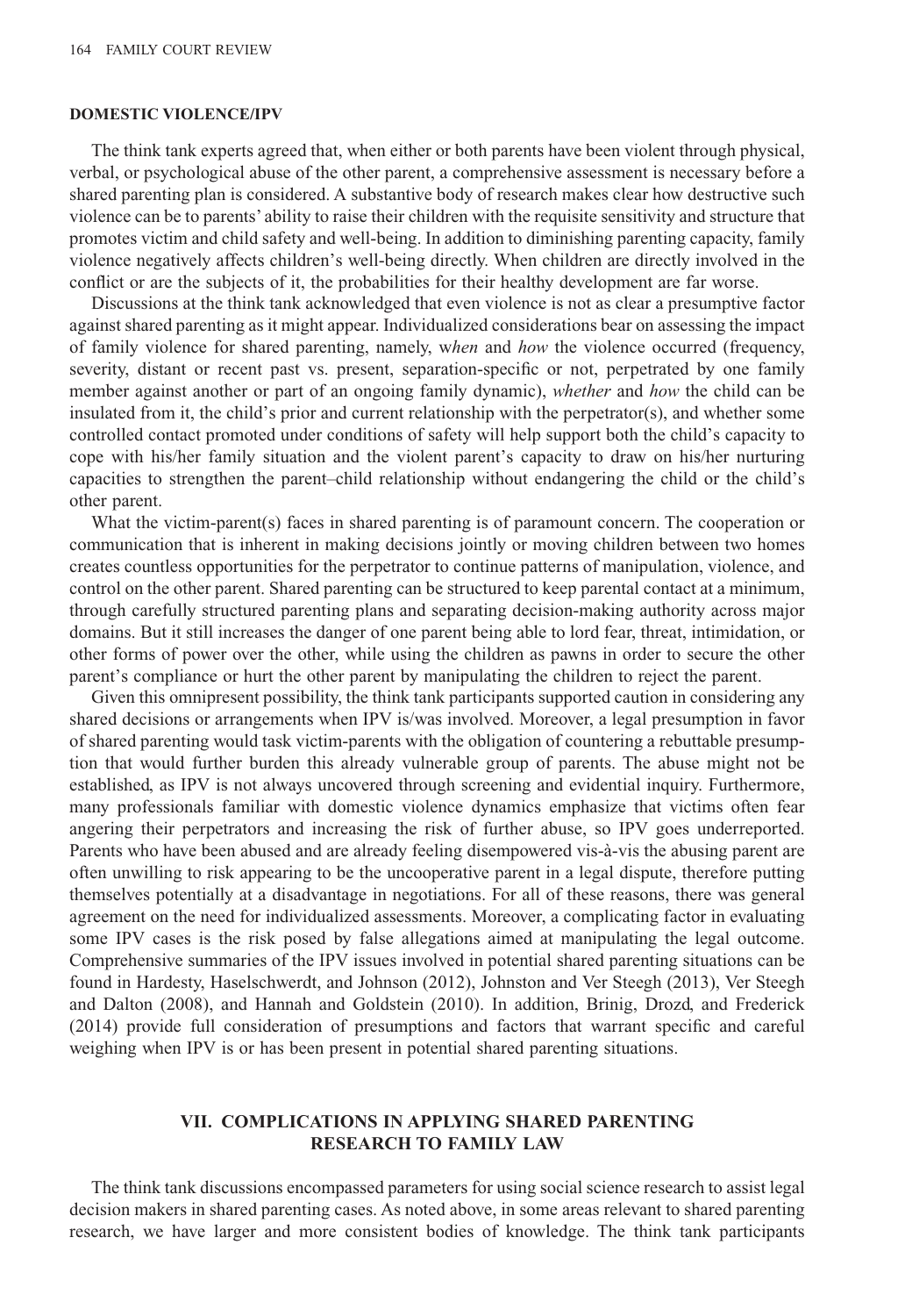recognized early on, however, that cross-pollinating science and practice or policy has inherent pitfalls. Social science research provides a starting rather than ending point for policy development. Appropriate reflection on research contexts will help prevent the misapplication of data in broad sweeps to all individuals. Some of the pitfalls encountered and ways to avoid them are described below.

### **MAKING COMPARISONS OF STUDIES THAT ARE NOT DIRECTLY COMPARABLE**

Even when individual studies are sound, the individual studies or accumulated literature gets distorted when it is interpreted. For example, in the overnights literature, three major studies are often cited (Solomon & George, 1999; Pruett, Ebling, & Insabella, 2004; McIntosh, Smyth, Kelaher, Wells, & Long, 2010). Comparisons of these studies have led to distorted conclusions that result from faulty assumptions made that these studies look at similar outcomes measured in similar ways, which they do not. Responsible scholarship acknowledges and elaborates on these differences so that they are clearly articulated.

#### **RESEARCH RARELY ANSWERS THE SPECIFIC QUESTION POLICY MAKERS ARE TRYING TO ADDRESS**

The difficulty remains in the translation from science to policy or from social science to law. Research studies may point to a desired direction for family relationships (e.g., keeping the father involved), but the studies themselves do not shed light on how that direction is to be reached. Accepting that both parents are important to child adjustment when parents live apart and that their involvement in shared parenting promotes child adjustment does not address *how* parents best become and stay involved. Some parents choose not to be or to stay involved, while others find their role circumscribed until their involvement is reduced or prevented altogether. The unsettled policy issue lurking behind the *how* question is whether reluctant or excluded parents can achieve full participation in childrearing without a statutory time specification.

#### **RECOGNIZING TRUSTWORTHY RESEARCH**

Science endeavors to be objective, above taking sides in a controversy. This, of course, is a fallacy, as researchers bring their own biases to the process in the form of their beliefs about human nature, how they form their questions, what variables they select to investigate, and how they interpret their results. The purpose of utilizing research to clarify policy options is to obtain a more objective standpoint than that propagated by advocacy groups. Relying on trustworthy research further reduces the risk of it being used inappropriately for political reasons. While a comprehensive treatise is beyond the scope of this report, a few tips can help maximize the selection and appropriate use of reliable research.

First, stick to the selection of peer-reviewed studies. A rigorous peer-review process in social science is designed to minimize biases. The process requires each study to undergo review from several anonymous peers, presumably with relevant expertise, whose goal is to pick apart the study in sufficient depth that biases will be stripped away and methodological deficiencies will be corrected if possible and acknowledged in any case. Studies that have not been subjected to this process (reports, research summaries, magazine publications, some—but not all—book chapters) should be considered with appropriate skepticism and relied upon conservatively.

Second, consider significant as well as nonsignificant results. Often a large amount of attention is garnered from one finding, when most of the variables investigated were not statistically significant. If shared parenting was related to greater incidence of externalizing behavioral problems, but had no bearing on internalizing behaviors, social skills, self-esteem, or parent–child relationships, the risk should be assessed as a real but contained one, and the one negative effect should not be presented without reference to the other nonsignificant findings that are equally telling. Moreover, a significant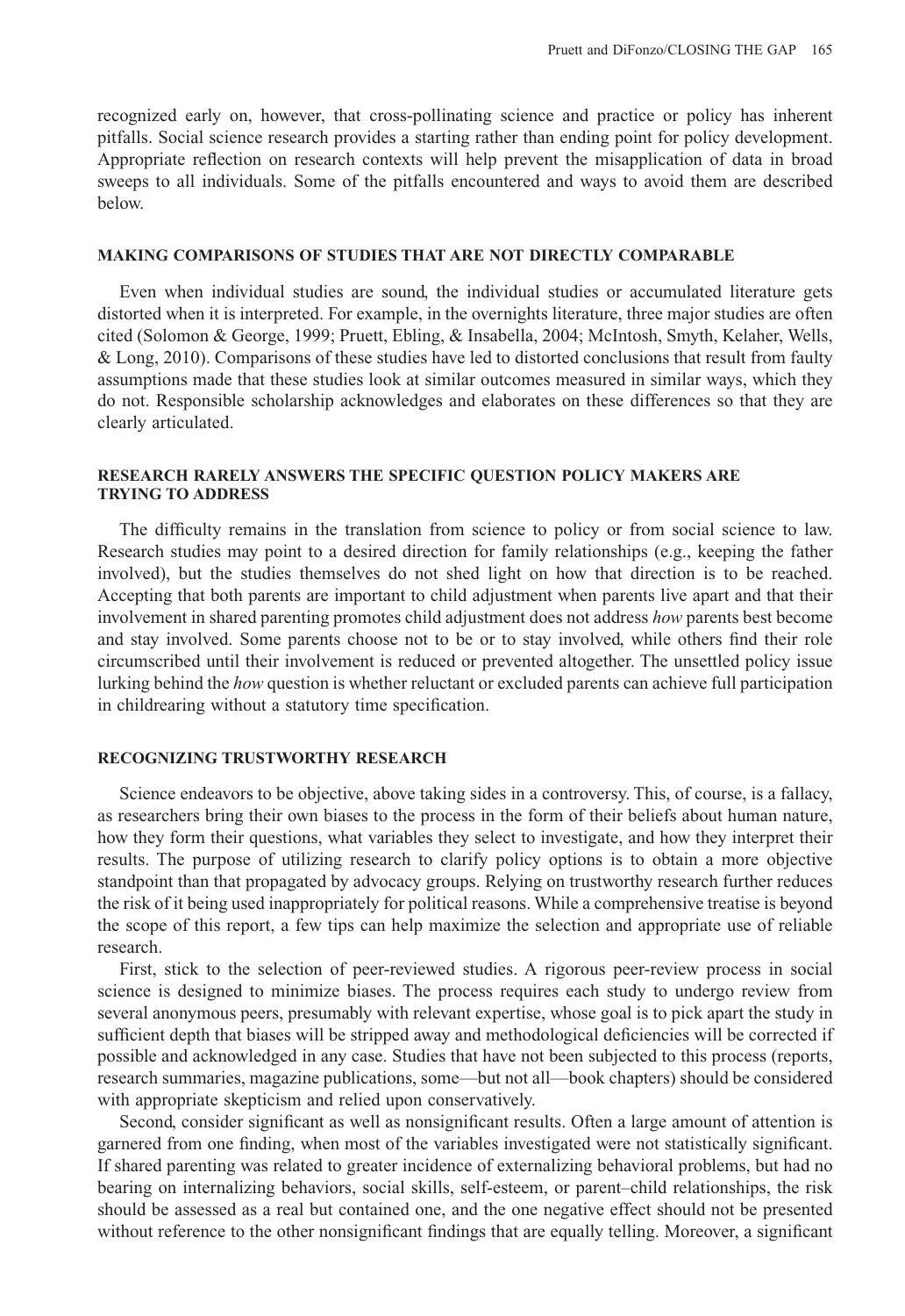effect may not be an important one in real-world application. Two variables may be related to a significant degree, but still only co-occur one in five times in the real world. A public policy should not be based upon the conjunction of factors that will not be connected four out of five times they are assessed. Similarly, when scores on outcome variables differ significantly between two research groups but fall within the normal range, the differences are less relevant for public policy. Children in shared parenting arrangements may differ from those who are not on attachment security, for example, but both percentages may still fall within the norms for attachment security in the general population. Depending on other factors pertaining to the child's individual and family well-being, the finding may not be sufficient to construct a public policy around.

In addition, research reports should consider alternative explanations for results. A common error in interpretation occurs when association is implied to mean causation; two variables that co-occur such as positive father involvement and child academic achievement do not prove that father involvement leads to school success. In fact, children whose fathers are highly involved may be more likely to value education for other reasons, or both factors may be related to socioeconomic status or better partnerships with the children's mothers.

Trustworthy studies in this field garner information from both parents to the fullest extent possible, rather than relying solely on mothers' or fathers' reports. Trustworthy research uses measurement instruments and procedures with proven reliability and validity, and the study methods fit the policyrelated question. For example, it is known widely that the "Strange Situation," a research paradigm used to assess attachment in young children, is less valid for fathers than mothers. Studies of married, White, middle-class parents cannot be assumed to be applicable to low-income families or parents of color, and vice versa. Comparing overnights in a sample of children who rarely saw their fathers before separation with one that lived with them continuously will likely produce different group results that are not necessarily attributable to the overnights; preexisting conditions in the families must be taken into account.

Even if a study provides ample context to know that it was conducted with best practices and appropriate disclaimers are made about not overinterpreting the research, studies become cited by press releases, journalists, and other authors who may choose a part of a study to describe, report findings without including methodological cautions raised by the author; downplay or accentuate aspects of a study out of context ("cherry picking"); or misrepresent variables, findings, or data analyses out of ignorance or misunderstanding. These errors are then copied from one author to the next, and—like the telephone game—the story changes down the line. Something important gets lost in translation, and it is no longer remembered what the study was once truly about or what it reported. Often this process occurs from natural selection or disintegration over time. However, it can also occur when deliberate or inadvertent biases creep into the research process in order to make it more pertinent in the legal process. As a result, studies get used for purposes other than what they were intended for, and the politicization of the process renders the research misleading and ultimately of limited or distorted value. When research is made a tool for advocacy, results are emphasized that support a particular view, while contrary findings or studies that refute the policy goal are ignored.

### **STATIC VERSUS DYNAMIC VIEW OF PARENTING**

When applied judiciously to a set of circumstances, research provides valuable information about how a set of events or dynamics may turn out for a child or family, given statistical probabilities. They cannot offer probabilities about how a living arrangement is likely to turn out for a family in the future, unless all of the factors that might affect that outcome are also taken into consideration. Nor can research foresee a change in the family's direction. For example, how two parents are getting along 8 months after separation gives us a better than chance occurrence that they will co-parent the child cooperatively 2 years later. We have an even greater basis for prediction if they had a positive relationship before the separation. However, that history may lose its predictive force if one or both parents form a new union that impacts the co-parental bond for better or worse; what happens in the new relationships may alter one or both parents' desire or ability to be involved with the children from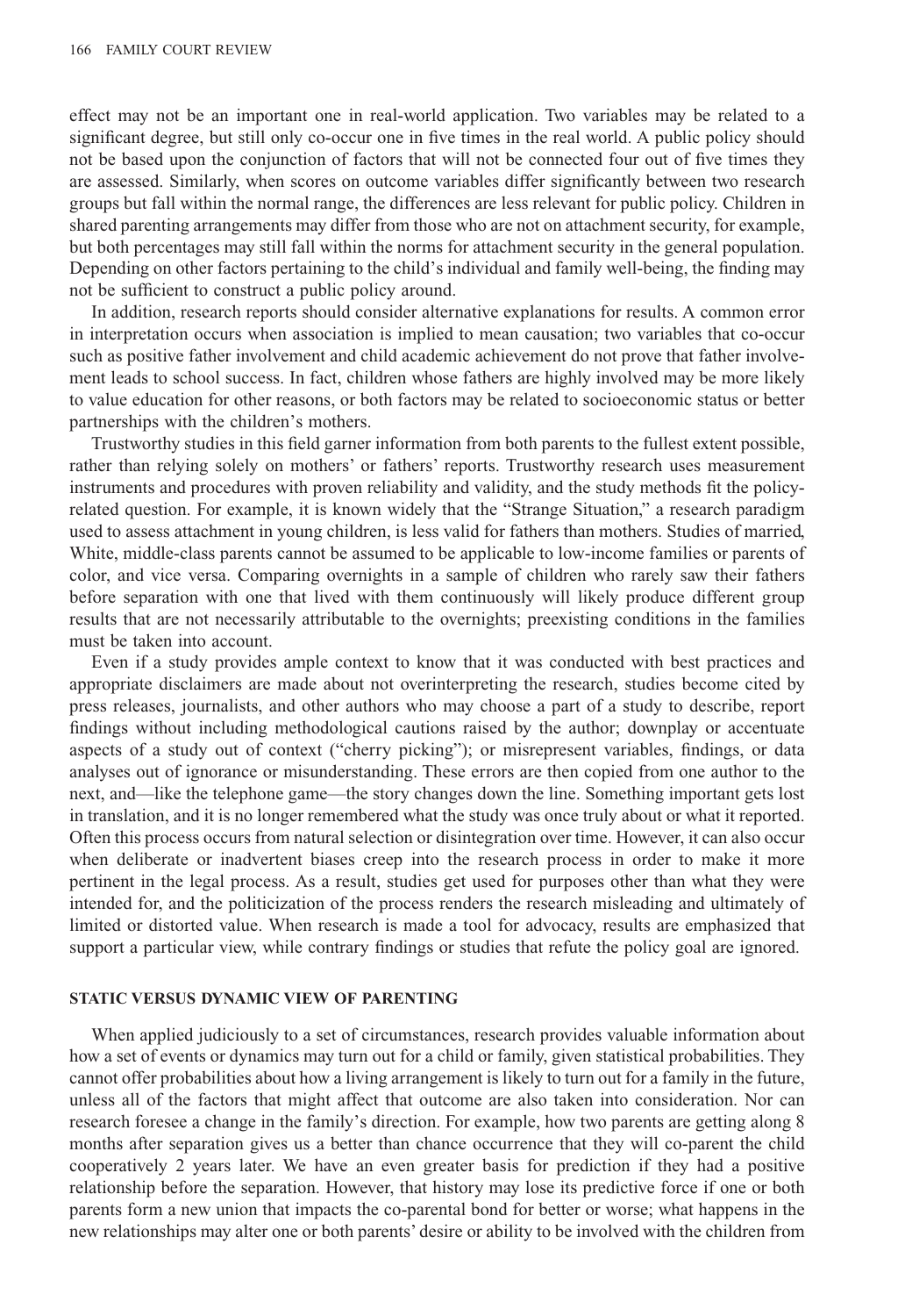the separated family. This raises the question of whether postseparation parenting policy should ensure a process for reassessing postseparation parenting arrangements because they often evolve in unpredictable ways. In terms of shared parenting presumptions, the central question is whether they support consistency at the cost of flexibility, both at the time of the separation and as the child and family change over time.

In sum, research cannot fully bridge the gap between science and the needs of the legal system. The intersection of science (inherent questioning and uncertainty leading to tentative findings) and legal process (inherent certainty in presentations leading to definitive rulings) defines the disparity between what family law research is equipped to do and what it is asked to do. Closing this gap requires that both legal and social science professionals strive for consensus in using research to further family law policies in the best interests of children and families.

# **VIII. PRESUMPTIONS AND FACTORS ABOUT SHARED PARENTING AND JOINT DECISION MAKING**

Family law generally endeavors to strike a delicate balancing act between (a) finding individualized solutions for each family and (b) promulgating rules, guidelines, and presumptions to provide separating parents with starting points for their individual determinations. After considering the way in which shared parenting serves as a lynchpin for policy, practice, and research controversies, the think tank participants summarized the desirability of presumptions and factors and considered the research each supported.

### **PRESUMPTIONS**

**Consensus Point 7:** Supporting self-determination by parents whenever it is safe for the parents and children to do so is an optimal goal for professionals in family law.

- The family justice system should treat parents and children with fairness and respect that will support parents in determining how they will meet their children's needs.
- When asked or required to do so, courts should make decisions concerning parenting arrangements based on the specific and unique needs of individual children.
- Special circumstances and limiting conditions to parental self-determination require caution and specialized knowledge (empirical and clinical) in order to focus on the individualized circumstances that might affect child stability through shared parenting arrangements. They include the mental illness of a parent and the child's specific maturational, medical, social, or educational needs. In these situations, the emphasis placed on the child's needs for stability and trust, the parents' ability to co-parent and communicate, and each parent's availability and consistency must be attended to with vigilance.
- If the court determines that one or both parents have committed one or more acts of domestic violence, the court should make an individualized determination regarding parenting arrangements. The ability of one or both parents to reflect on and repair relationships after the domestic violence should be taken into account, along with other relevant factors.

**Consensus Point 8:** A majority of the think tank professionals supported a presumption of joint decision making, while the rest supported a case-by-case approach. Even with a joint decision making presumption, the factors that trigger individual determinations (e.g., domestic violence) remain to be fully delineated.

It was also recognized that joint decision making is already common across many countries and jurisdictions and can more easily be circumscribed and managed for many families than can shared parenting time.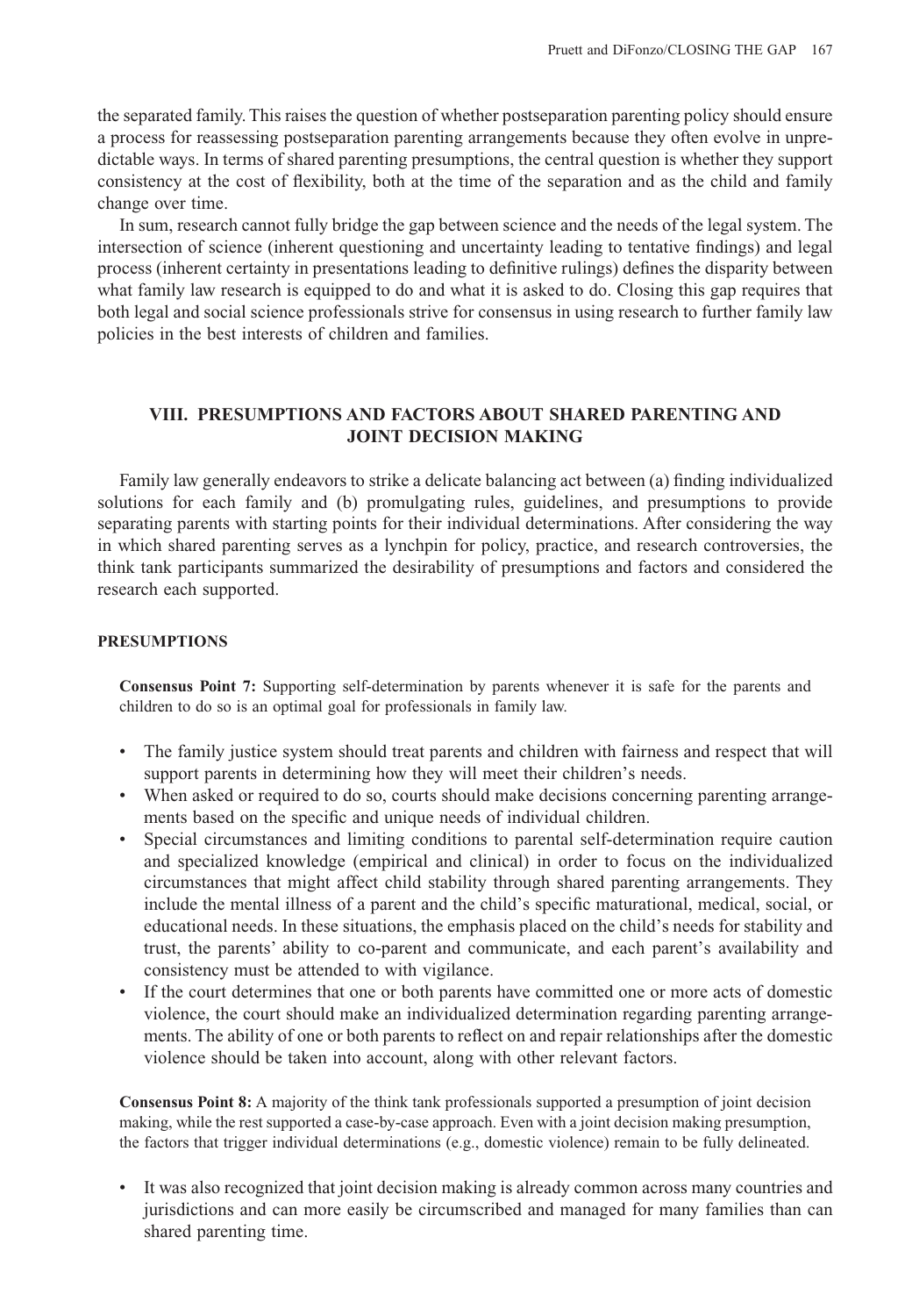**Consensus Point 9:** Negotiations and determinations about parenting time after separation that involve third parties (e.g., mental health or legal professionals) are inescapably case specific.

• Research informs areas of inquiry and illuminates key considerations for determining the most appropriate parenting arrangements for particular families. However, research cannot prescribe caregiving arrangements suitable for all families in all situations.

**Consensus Point 10:** Children's best interests are furthered by parenting plans that provide for continuing and shared parenting relationships that are safe, secure, and developmentally responsive and that also avoid a template calling for a specific division of time imposed on all families.

- Shared parenting presumptions may support both parents' involvement, but when parents are unable to manage their conflict appropriately, that very involvement may aggravate the conflict to the child's detriment.
- It is inappropriate to have a presumption that covers all situations when not enough is known to verify that the presumption will benefit almost all children and families. Presumptions appear in the law as a blunt instrument, yet we know very little empirically about how a presumption would apply to same-sex couples, nonbiological parents, never-married partners who had no significant partnership before having a child together, and so on.
- In particular, the highly unique circumstances, needs, and developmental trajectories of young children in separating families counsel convincingly for the rejection of any presumptions either for or opposed to overnights or regarding a specific amount of contact with each parent. We simply do not have the science to support such precise presumptions.

**Consensus Point 11:** In lieu of a parenting time presumption, a detailed list of factors bears consideration in each case. These relevant factors, which generally comprise the best interests standard, by and large, cut across age and special circumstances. They delineate the major aspects of personal, dyadic, and environmental interactions and conditions that affect development, as demonstrated by empirical evidence and clinical knowledge from the social sciences.

### **FACTORS**

Having agreed upon the importance of taking factors into account to individualize shared parenting determinations, the think tank participants listed the relevant factors. The list that follows is extensive but not all-inclusive. The categories generally apply to children of all ages, although some specifics will differ based on the age and developmental stage of the child or other familial circumstances. Not all of these factors are based on similar amounts or quality of science. Most have some empirical support, while others are informed more substantially from clinical experience.

**Qualities of the Infant/Child:** need to develop secure attachments with significant caregivers; need to develop self-regulatory mechanisms which are associated with sensitive and consistent caregiving; breast-feeding circumstances, if applicable; temperament; age; maturity level; response to separations and transitions; current routines; cognitive strengths; and any particular physical, emotional, educational, or other needs resulting from developmental stage or characteristics of the child.

**Qualities of the parent:** temperament (fit with child's temperament), parent's mental health (including mental illness, substance use or abuse), sensitivity to child's early developmental needs, capacity and willingness to be flexible as child's needs get expressed in the moment and change over time, and capacity and interest in effecting cooperation in childrearing domains and economic resources.

**Nature of each parent**–**child relationship:** warmth, availability, ability to correctly discern and respond sensitively to the child's needs, past experience living with the child and caregiving history, caregiving interest and motivation, and history of perpetrating child physical or emotional abuse or neglect.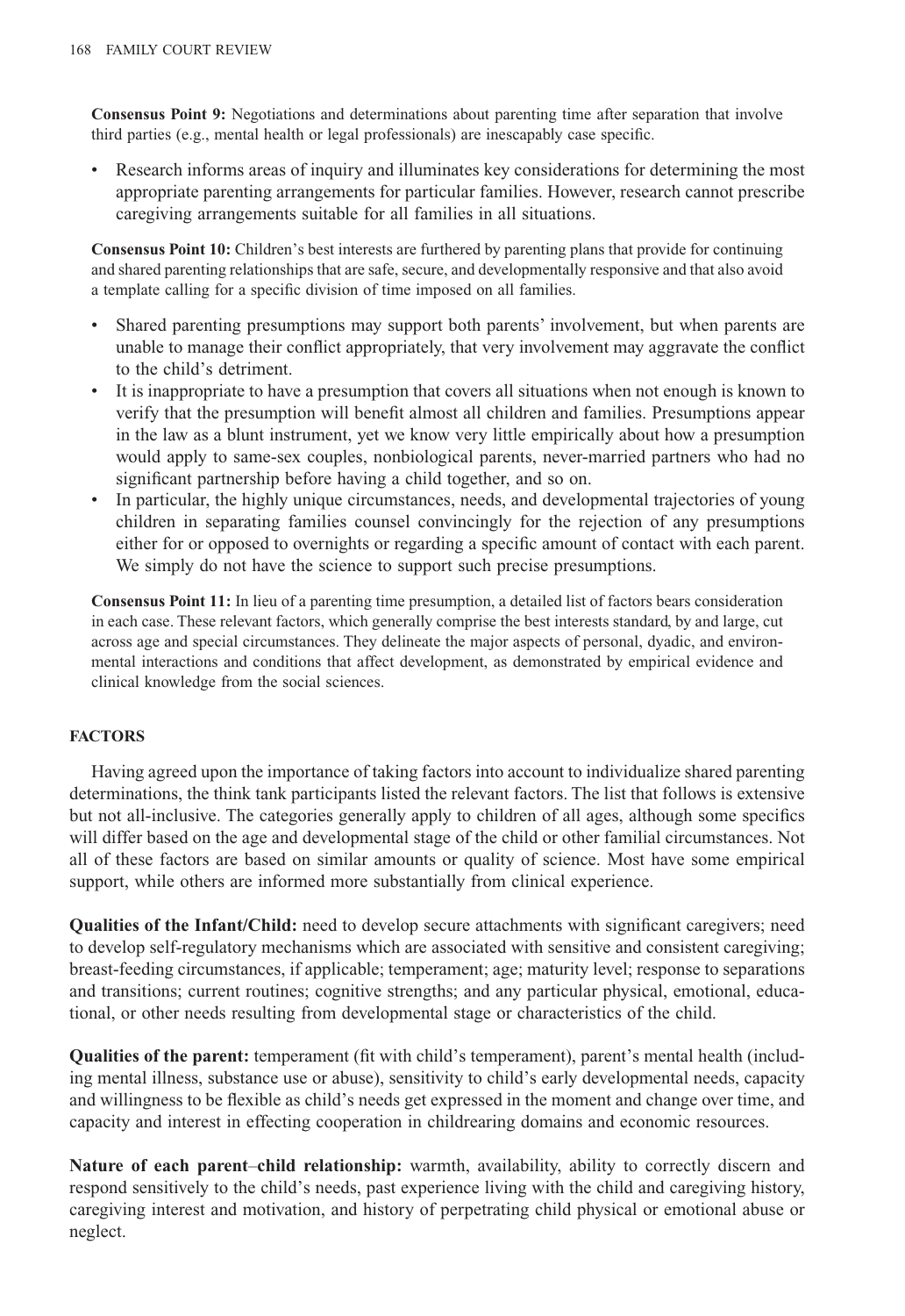**Quality of the co-parenting relationship:** capacity and willingness to be flexible as child's needs get expressed in the moment and change over time, level and nature of conflict and/or domestic violence (history, recency, intensity, frequency, content, and context [separation specific or broader], competence to encapsulate the conflict and protect the child from exposure), ability to communicate appropriately and in a timely manner about the child, degree of facilitative versus inhibitive gatekeeping behavior, and capacity for cooperation about the child's developmental needs.

**Nature of the broader caregiving and cultural environment:** proximity of parental homes, breast/bottle- feeding arrangements, work schedules and circumstances, presence of extended kin or close friends that participate in caregiving, availability of additional child care if needed and economic resources available to pay for it, and transition mechanics.

A fuller explication of these factors in light of empirical knowledge about each awaits more summarization and analysis than was addressed in the short time frame of the think tank conference. Some papers on these themes are forthcoming in current and future issues of *Family Court Review*.

# **IX. ROLE OF THE FAMILY COURTS IN SHARED PARENTING DISPUTE RESOLUTION**

Our final Consensus Point captures the decision by the think tank participants to align themselves with the movement to nudge parents in family disputes away from the adversarial process and toward dispute resolution alternatives.

**Consensus Point 12:** Shared parenting arrangements may be supported or hindered by the legal processes that are intended to help parents separate. In order to maximize the court's potential to assist parents in achieving as much self-determination and collaboration as possible, both alternative dispute resolution (ADR) options and case management tools are strongly preferred.

- ADR processes are markedly better than litigation for separating parents and their children. Mediation is desirable for families who have not attempted ADR. These dispute resolution options are preferred to litigation, with the exception of some situations involving family violence or when a family member has been harmed or when one parent contends that the other is substantially interfering with his or her access to their child, all of which require a careful assessment before determining appropriate strategies.
- Court case management is highly desirable as part of the ADR process. This would include a dedicated family court, the assignment of one judge throughout each family's process, and built-in follow-ups where families have a place to return to court to assess how their arrangements are holding or to seek changes if safety becomes an issue or enforcement becomes necessary.

The think tank participants also recognized that unresolved issues abound about the family court's role vis-à-vis parental self-determination. Bringing clarity to these issues in the future will help create consistent decisions across courts and geographical locations. Most pressing is the question of whether a judge should be able to overturn parental decisions and, if so, on what basis. Should a judge be allowed to set aside a parenting agreement only on the ground of manifest injustice? Or should a judge also set aside agreements that they find not to be in the child's best interests? Would such a decision rest on the judge's view about whether the agreement is not sufficiently protective of one or both parties' own best interests? Are these decisions best left to relatively unfettered judicial discretion or should some stricter legal standards be developed?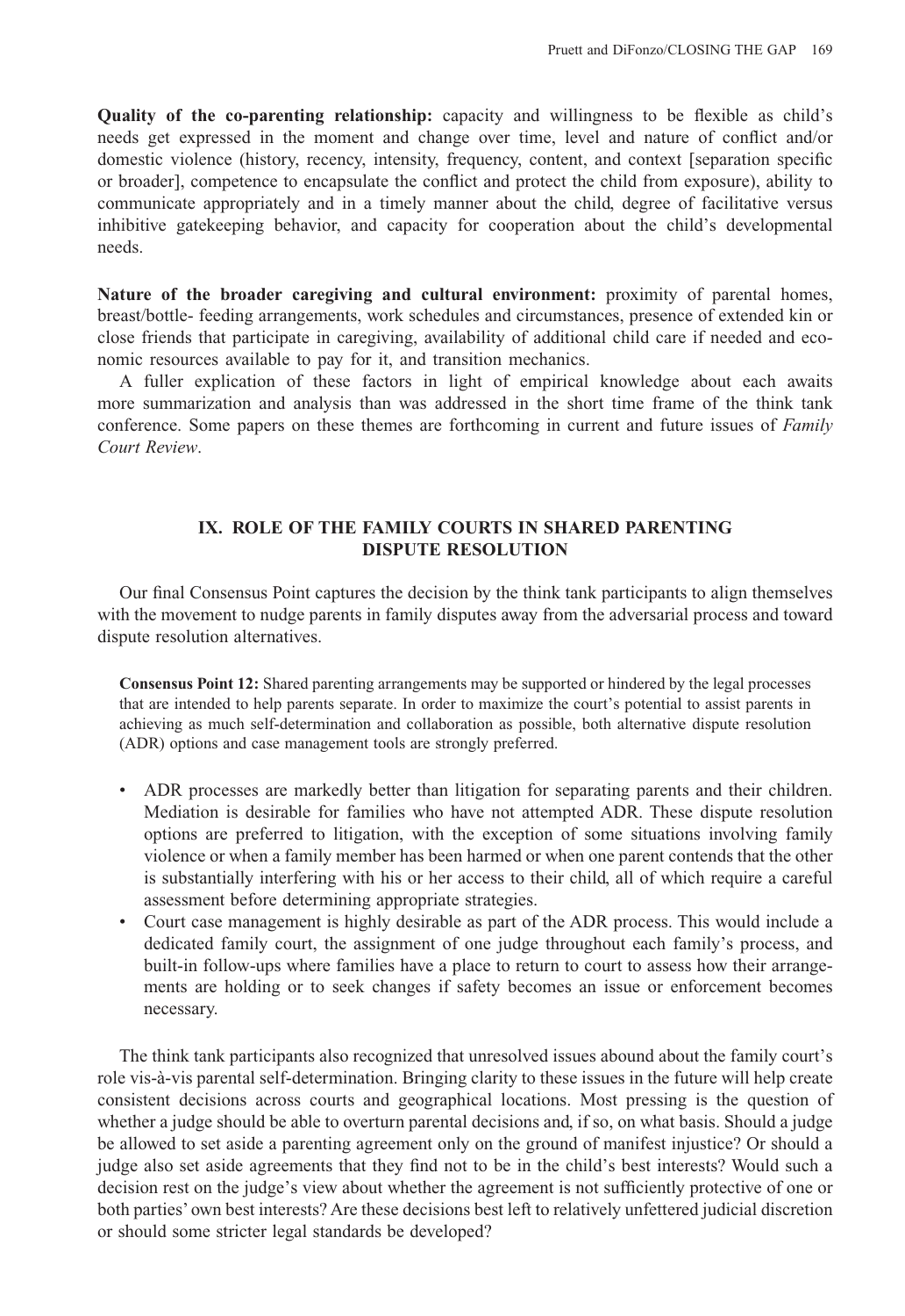# **X. FUTURE RESEARCH**

The think tank participants shared more agreement about the value and limitations of social science research for family law pertaining to separation and divorce than we might have expected, given the diversity of views and professional roles represented in the group. Through the conversation, certain themes were reiterated, leading to a statement of research priorities for the future.

### **SHARED PARENTING ARRANGEMENTS**

- What parenting plans are most widely implemented and in which situations? Do these plans hold over time or are they modified in light of evolving developmental stages or family transitions?
- How are children faring in different types of arrangements over time?
- How is age a factor in children's adjustment to various shared parenting arrangements?
- Do shared parenting plans that are mandated have the same benefits as those that are voluntarily agreed to? For whom, and under what conditions?
- What types of arrangements maximize sensitive and responsive parenting in the immediate aftermath of the legal decision and in the longer term?
- What are children's views of living in different types of arrangements?
- Does shared parenting discourage parent–child coalitions against the other parent?

### **PARENT INVOLVEMENT**

- What types of arrangements, both legal and residential, support nonresidential parent involvement for those who are reluctant to be involved? Can certain arrangements encourage involvement?
- How can gatekeeping interventions help parents facilitate or prevent parents from obstructing the ongoing involvement of a previous partner/parent?
- Do statutes that express a minimum percentage of time due to each parent provide protection for parents that cannot otherwise stay involved? On the other hand, would these explicit time prescriptions lock unwilling parents into unremitting conflict? What wording in statutory time specifications best accomplishes the policy goal of keeping nonresidential or less-seen parents involved in children's lives after separation?
- What are the feedback mechanisms, and the directional influences, between shared parenting arrangements and parental involvement? For instance, does shared parenting (and what types and to what degree) stave off a sense of loss, anger, or being treated unfairly following separation?
- To what extent do shared parenting arrangements help cement vulnerable parent–child ties?
- How are cultural differences accounted for in parenting plan arrangements? How do they impact the outcomes for children? What types of norms (familial, cultural, community) influence how shared parenting roles play out in families?

# **YOUNG CHILDREN AND OVERNIGHTS**

- How much separation constitutes an undue hardship for children at very young ages? What types of relationships with the other parent/caregiver serve as protective factors?
- How much of child outcomes can be explained by variables such as age or gender after conflict is accounted for? Under what circumstances does the co-parenting relationship trump age as the factor likely to enhance children's developmental stability rather than undermine it? Are there as-yet undetermined factors that must be explored?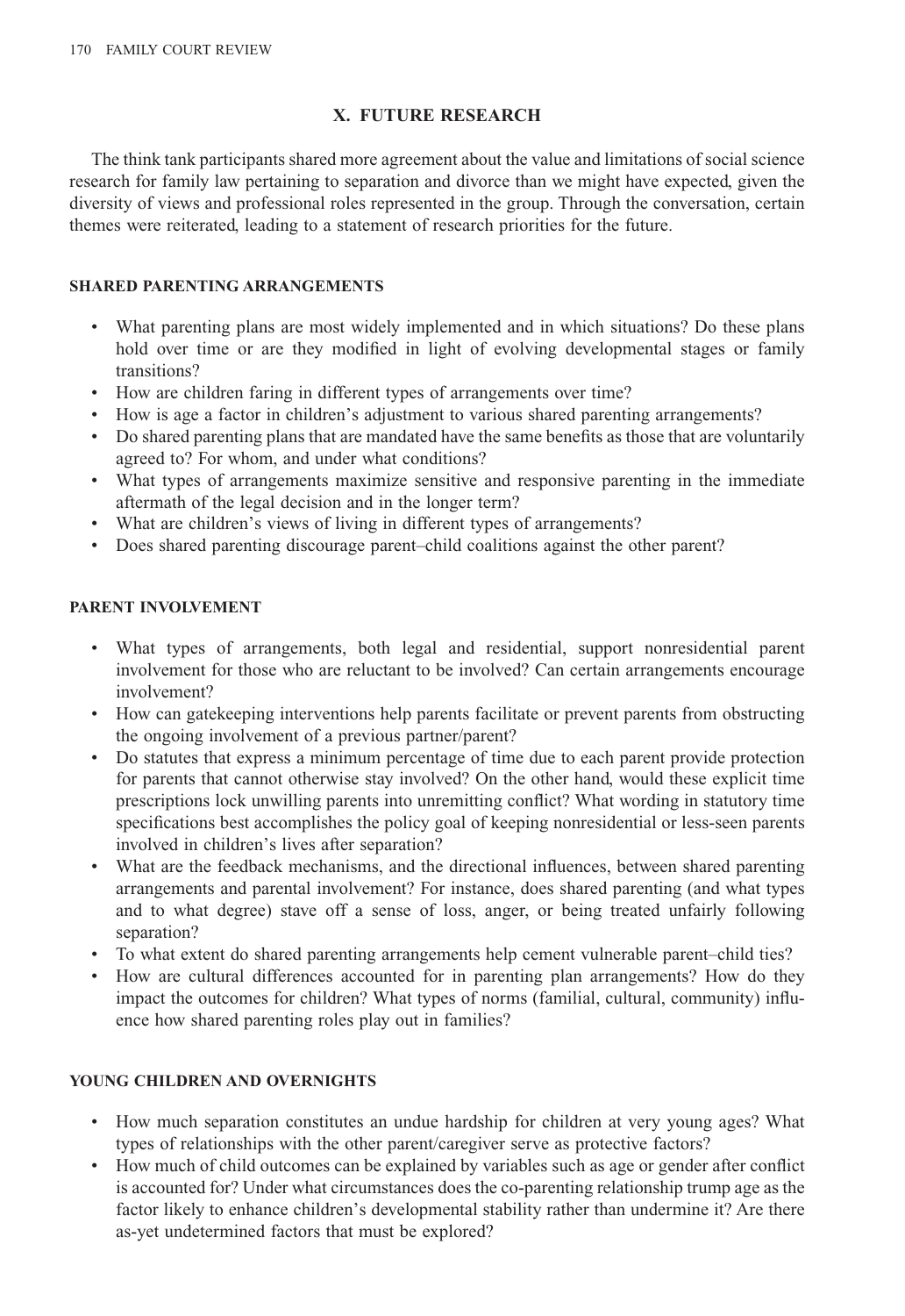- How do emotion regulation, attachment, day care and school adjustment, and child socialization stack up as goals for understanding the influence of shared parenting and parenting plan variables?
- When we look at overnights, what other factors must be included in our studies, such as temperament, schedule consistency, cultural norms, and so on?

### **DOMESTIC VIOLENCE/IPV**

- How can both parents' involvement be supported without compromising the safety of any family member?
- What types of screening and assessment instruments best serve decisions made about whether shared parenting is desirable for individual families?
- What types of evidence-based interventions can be utilized when shared parenting is being considered? Can some arrangements be tried more effectively only when certain kinds of supports and treatments are available and in place? What are those?

### **FAMILY COURT PROCESSES**

- Do states with formal policies calling for frequent and meaningful postseparation contact implement different parenting plan arrangements than those who do not? Does this statutory guidance result in particular normative time allocations? How do these state outcomes differ from those that specify a minimum time allocation?
- Do temporary parenting orders foster stability or lock in a perhaps inappropriate status quo?

### **XI. CONCLUSION**

This report represents a first step in the process of thinking through how research, policy, and practice about shared parenting can be more effectively integrated. The think tank participants broadly agreed that the child's best interests, including health, safety, and welfare, are the paramount considerations in decision making and parenting time determinations. Getting to consensus in policy is an ongoing conversation that will evolve as our knowledge base grows. Separating and divorcing families stand to benefit most if we can narrow the gap between social science research and family law policy and practice. As the professionals guiding these families, we too will benefit from a more cohesive integration. This report endeavors to present some thoughtful reflection and provide some points of consensus that will hopefully lead to new models for comprehending the issues, research that fills in some of the current gaps, and recommendations that follow from the whole of what we come to understand about shared parenting. Shared parenting encompasses both danger and delight. We believe that, when all potential hazards are addressed, shared parenting offers unparalleled opportunities for families to reorganize and sustain their better selves after separation to ensure that children continue to be nurtured by parents whose collaboration sets a path for a strong family future.

### **APPENDIX: THINK TANK CONTRIBUTORS**

*Conveners*: Arnold Shienvold, Ph.D. (Co-Chair); Peter Salem, M.A. (Co-Chair); Marsha Kline Pruett, Ph.D., M.S.L. (Co-Reporter); J. Herbie DiFonzo, J.D., Ph.D. (Co-Reporter); Bernie Mayer, Ph.D. (Facilitator); Loretta M. Frederick, J.D. (Steering Committee); Hon. Ramona Gonzales (Steering Committee); Stacey Platt, J.D. (Steering Committee); and Kyle D. Pruett, M.D. (Steering Committee).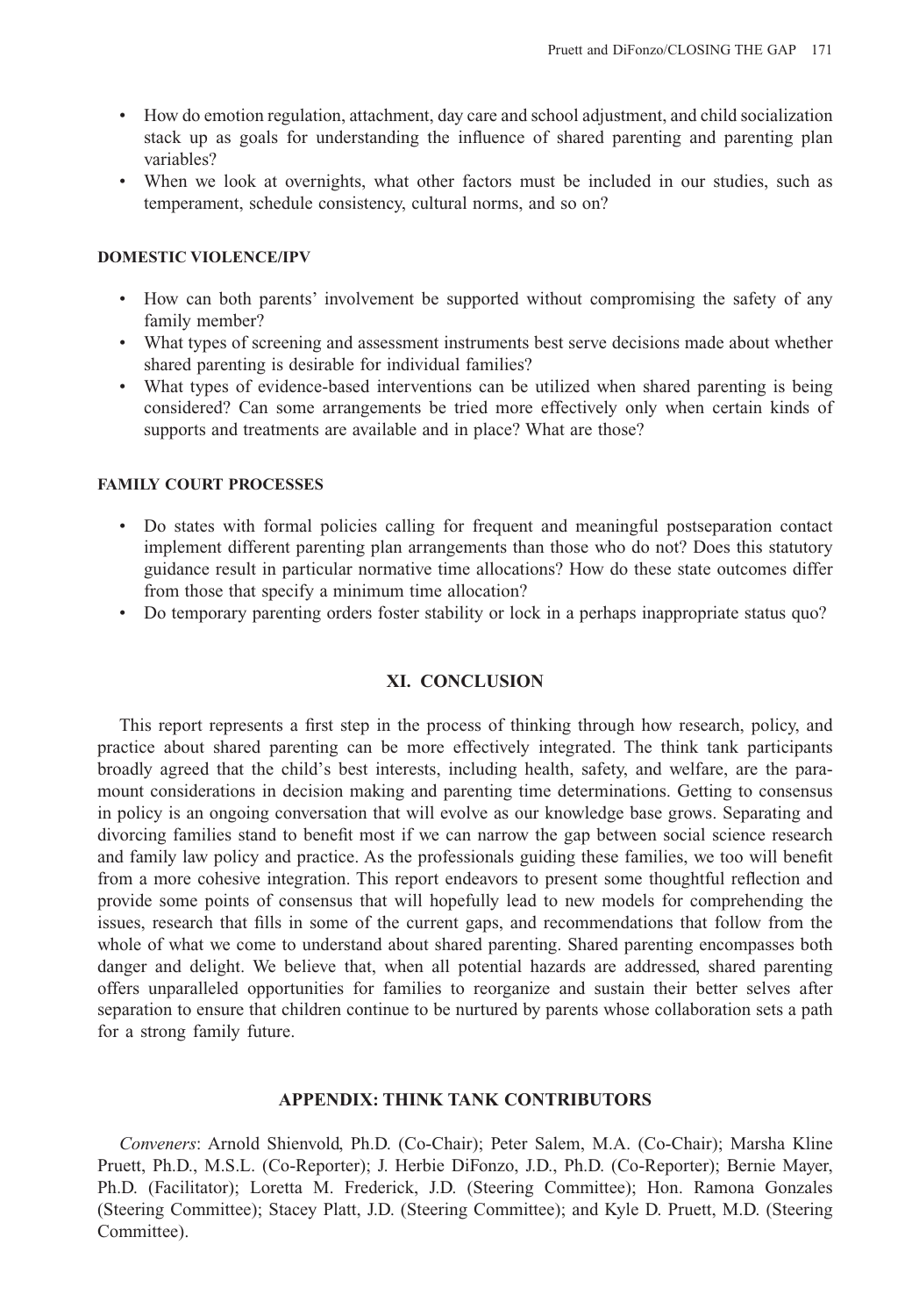*Participants*: Nicholas Bala, J.D.; Lawrence Jay Braunstein, J.D.; Margaret F. Brinig, J.D.; Bud Dale, J.D., Ph.D.; Robin Deutsch, Ph.D.; Hon. Grace G. Dickler; Leslie Drozd, Ph.D.; Robert Emery, Ph.D.; William V. Fabricius, Ph.D.; Hon. William Fee; Jonathan Gould, Ph.D.; Linda Fieldstone, M.Ed.; Hon. Dianna Gould-Saltman; Grace M. Hawkins, LCSW; Leslye Hunter, LMFT; Janet R. Johnston, Ph.D.; Joan B. Kelly, Ph.D.; Jennifer McIntosh, Ph.D.; Anne Menard, Irwin Sandler, Ph.D.; Andrew Schepard, J.D.; Nancy Ver Steegh, J.D.; Richard A. Warshak, Ph.D.; and Justice R. James Williams.

*Invited but unable to attend:* Chief Justice Diana Bryant (Family Court, Australia); Jean Clinton, M.D.; Justice Rebecca Love Kourlis (Colo. Sup. Ct., *ret.*); Michael Lamb, Ph.D.; Robert Marvin, Ph.D.; and Leslie Ellen Shear, J.D.

#### **NOTES**

1. This type of presumption is often referred to as a "rebuttable" presumption. Courts must adopt a rebuttable presumption as the decision in the case unless the party opposed to the presumption succeeds in overcoming it with sufficient evidence that a different allocation of decision making would be in the child's best interest. By contrast, an "irrebuttable" presumption is a rule of law and cannot be overcome with evidence. All presumptions discussed in this Final Report are rebuttable.

2. The professionals who convened and participated in the Think Tank are listed in Appendix A.

3. Definitions of domestic violence, IPV, and/or abuse encompass a wide variety of behaviors. Depending on the jurisdiction, the proscribed conduct may include both physical and psychological harms. For example, the California Family Code sets out a presumption against awarding sole or joint legal or physical custody to a person who has "perpetrated domestic violence" within the past five years. The statute declares that a person has "perpetrated domestic violence" when he or she is found by the court to have intentionally or recklessly caused or attempted to cause bodily injury, or sexual assault, or to have placed a person in reasonable apprehension of imminent serious bodily injury to that person or to another, or to have engaged in any behavior involving, but not limited to, threatening, striking, harassing, destroying personal property or disturbing the peace of another, for which a court may issue an ex parte order . . . to protect the other party seeking custody of the child or to protect the child and the child's siblings. Cal. Fam. Code Sec. 3044. A different provision (Sec. 3011) requires the court to consider "any history of abuse" by a parent as a factor in determining the child's best interests. Abuse in this context is defined to include "[i]ntentionally or recklessly to cause or attempt to cause bodily injury;" "[s]exual assault; "[t]o place a person in reasonable apprehension of imminent serious bodily injury to that person or to another;" and the following behaviors: "molesting, attacking, striking, stalking, threatening, sexually assaulting, battering, harassing, telephoning, including, but not limited to, making annoying telephone calls..., destroying personal property, contacting, either directly or indirectly, by mail or otherwise, coming within a specified distance of, or disturbing the peace of the other party. . . ." Cal. Fam. Code Secs. 6203, 6320. By contrast, the New York Legislature established domestic violence as a factor for the court to consider in decisionmaking and parenting-time proceedings. While the statute (N.Y. DRL § 240) does not define domestic violence, the legislative findings indicate that the statute is not limited to acts causing actual physical harm by referring specifically to "physical or psychological violence [used as] the means of control and the norm for the resolution of disputes." Child Custody and Visitation Proceedings—Domestic Violence as Factor, 1996 Sess. Law News of N.Y. Ch. 85 (A. 2446–C) (McKinney's). The legislature also declared that "[a] home environment of constant fear where physical or psychological violence is the means of control and the norm for the resolution of disputes must be contrary to the best interests of a child." *Id. See, e.g*., J.D. v. N.D., 170 Misc. 2d 877, 882, 652 N.Y.S.2d 468, 471 (Fam. Ct. 1996): "Compelling proof of an unmistakable pattern of power and control exerted by the Petitioner against the Respondent emerged at this trial. Economic, verbal and sexual abuse, coupled with regular and frequent threats and intimidation, while more subtle in nature, are no less damaging than a physical blow. This panoply of factors is omnipresent in the case at bar. When taken together, they form the profile of a Respondent whose body may appear intact, but whose spirit has been pummeled and eroded by her husband's verbal aggression and psychological terror."

4. *See, e.g.,* Ariz. Rev. Stat. Ann. § 25-401 (joint legal decision making means that "both parents share decision-making and neither parent's rights or responsibilities are superior except with respect to specified decisions as set forth by the court or the parents in the final judgment or order"); Cal. Fam. Code § 3003 (joint legal custody "means that both parents shall share the right and the responsibility to make the decisions relating to the health, education, and welfare of a child."); Utah Code Ann. § 30-3-10.1 (joint legal custody "means the sharing of the rights, privileges, duties, and powers of a parent by both parents, where specified").

5. In general, parenting plans aim at setting out the specific responsibilities of each parent in providing for the child's physical care and emotional stability, now and as the child ages and matures. The plans optimally cover decision-making and parenting-time arrangements as well as specifics relevant to transitions between parents, changes in schedule, handling of future conflicts, agreements on cost sharing for child-related expenses beyond child support, etc. Parenting plans are discussed more thoroughly in the text at p. 157–58, *infra*.

6. *See, e.g.,* Mo. Ann. Stat. § 452.375(1)(3) (defining joint physical custody or parenting time as "an order awarding each of the parents significant, but not necessarily equal, periods of time during which a child resides with or is under the care and supervision of each of the parents. Joint physical custody shall be shared by the parents in such a way as to assure the child of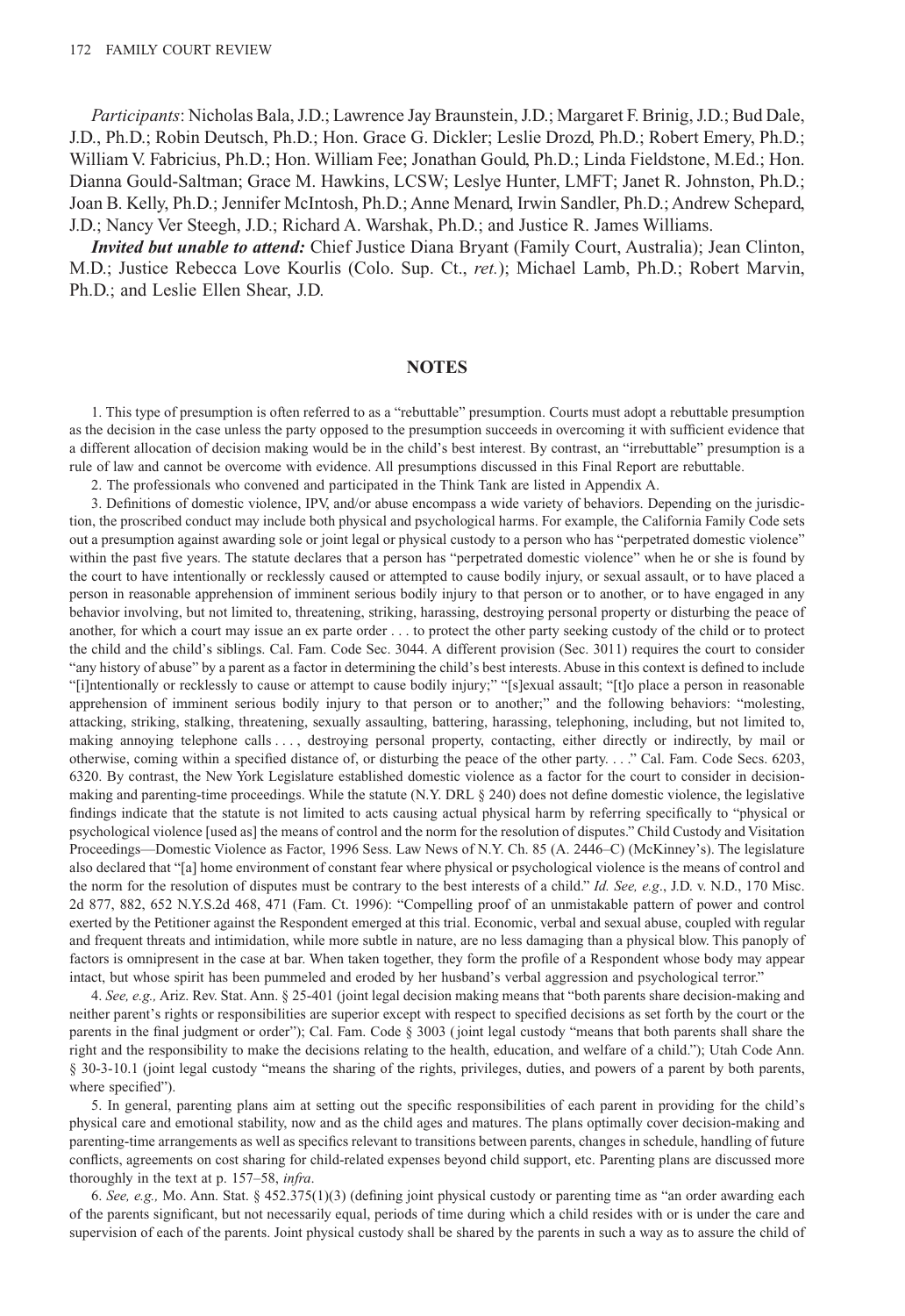frequent, continuing and meaningful contact with both parents . . ."); Utah Code Ann. § 30-3-10.1 (stating that joint physical custody or parenting time: (a) means the child stays with each parent overnight for more than 30% of the year, and both parents contribute to the expenses of the child in addition to paying child support; (b) can mean equal or nearly equal periods of physical custody of and access to the child by each of the parents, as required to meet the best interest of the child; (c) may require that a primary physical residence for the child be designated; and (d) does not prohibit the court from specifying one parent as the primary caretaker and one home as the primary residence of the child). Note that decision making and parenting time are separate concepts. *See* Ariz. Rev. Stat. Ann. § 25-403.02 ("[s]hared legal decision-making does not necessarily mean equal parenting time"); Utah Code Ann. § 30-3-10.1 (joint legal custody "is not based on awarding equal or nearly equal periods of physical custody of and access to the child to each of the parents, as the best interest of the child often requires that a primary physical residence for the child be designated"). But note also that "[a] parent who is not granted sole or joint legal decision making is entitled to reasonable parenting time to ensure that the minor child has substantial, frequent, meaningful and continuing contact with the parent unless the court finds, after a hearing, that parenting time would endanger the child's physical, mental, moral or emotional health." Ariz. Rev. Stat. Ann. § 25-403.01.

7. Note that the division is not solely gendered. Among same-sex and nontraditional gender couples, divisions of labor occur and result in similar controversies after separation.

8. A more detailed treatment of the range of child custody presumptions and their legal effects is provided elsewhere in this issue (DiFonzo, 2014).

9. Throughout this article, we summarize research central to the Think Tank discussions. In order to keep the text to a manageable length, and because this is a Report and not a research article, we provide citations sparingly. We do not cite individual studies (with one exception in the "overnights" section) but instead identify relevant reviews. When we present statements attributable to an author, we provide citations.

#### **REFERENCES**

- Amato, P. R., & Dorius, C. (2010). Fathers, children, and divorce. In M. E. Lamb (Ed.), *The role of the father in child development* (pp. 177–200). Hoboken, NJ: Wiley.
- Bailey, A. (2013). Prioritizing child safety as the prime best-interest factor. *Family Law Quarterly*, *47*, 35–64.
- Bauserman, R. (2002). Child adjustment in joint-custody versus sole-custody arrangements: A meta-analytic review. *Journal of Family Psychology*, *16*, 91–102.
- Brinig, M., Drozd, L., & Frederick, L. (2014). Perspectives on joint custody presumptions as applied to domestic violence cases. *Family Court Review*, *52*, 271–281.

Coontz, S. (2006). *Marriage, a history: How love conquered marriage*. New York: Penguin.

- DiFonzo, J. H. (2014). From the rule of one to shared parenting: Custody presumptions in law and policy. *Family Court Review*, *52*, 213–239.
- Fabricius, W., Braver, S. L., Diaz, P., & Velez, C. E. (2010). Custody and parenting time: Links to family relationships and well-being after divorce. In M. E. Lamb (Ed.), *The role of the father in child development* (pp. 201–240). Hoboken, NJ: Wiley.
- Hannah, M. T., & Goldstein, B. (2010). *Domestic violence, abuse, and child custody: Legal strategies and policy issues.* Kingston, NJ: Civic Research Institute.
- Hardesty, J. L., Haselschwerdt, M. L., & Johnson, M. P. (2012). Child custody and domestic violence. In K. Kuehnle & L. Drozd (Eds.), *Parenting plan evaluations: Applied research for the family court* (pp. 442–478). New York, NY: Oxford University Press.
- Johnston, J. R., & Ver Steegh, N. (2013). Historical trends in family court response to intimate partner violence: Perspectives of critics and proponents of current practices. *Family Court Review*, *51*, 63–73.
- Kelly, J. B. (2007). Children's living arrangements following separation and divorce: Insights from empirical and clinical research. *Family Process*, *46*, 35–52.
- Kuehnle, K., & Drozd, L. (2012). *Parenting plan evaluations: Applied research for the family court*. Cambridge, UK: Oxford University Press.
- McIntosh, J., Pruett, M., & Kelly, J. (2014). Parental separation and overnight care of young children, part II: Putting theory into practice. *Family Court Review*, *52*, 256–262.
- McIntosh, J., Smyth, B., Kelaher, M., Wells, Y., & Long, C. (2010). *Post separation parenting arrangements: Outcomes for infants and children*. Sydney, Austrailia: Australian Government Report.
- Pruett, M., & Barker, R. (2009). Joint custody: A judicious choice for families—but how, when, and why? In R. M. Galatzer-Levy & L. Kraus (Eds.), *The scientific basis of custody decisions* (2nd ed., pp. 417–462). New York: Wiley.
- Pruett, M., Cowan, C. P., Cowan, P. A., & Diamond, J. S. (2011). Supporting father involvement in the context of separation and divorce. In K. Kuehnle & L. Drozd (Eds.), *Parenting plan evaluations: Applied research for the family court* (pp. 123–154). Oxford, UK: Oxford University Press*.*
- Pruett, M., Ebling, R., & Insabella, G. M. (2004). Critical aspects of parenting plans for young children: Interjecting data into the debate about overnights. *Family Court Review*, *42*, 39–59.
- Sandler, I. N., Wheeler, C. A., & Braver, S. L. (in press). Relations of parenting quality, interparental conflict, and overnights with mental health problems of children in divorcing families with high legal conflict. *Journal of Family Psychology*.